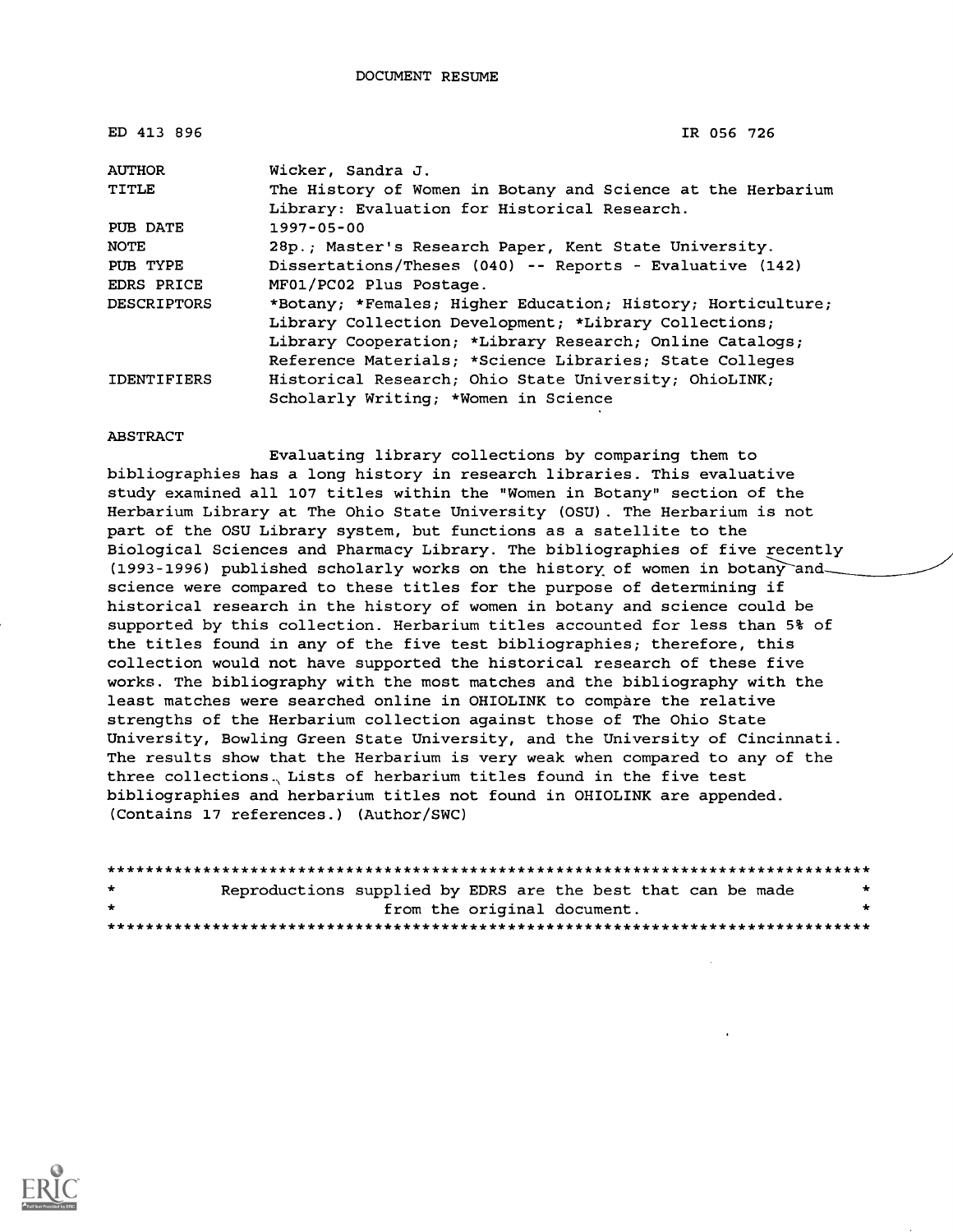ti

## THE HISTORY OF WOMEN IN BOTANY AND SCIENCE AT THE HERBARIUM LIBRARY:EVALUATION FOR HISTORICAL RESEARCH

A Master's Research Paper submitted to the Kent State University School of Library Science in partial fulfillment of the requirements for the degree Master of Library Science

by

Sandra J. Wicker

May, 1997

"PERMISSION TO REPRODUCE THIS MATERIAL HAS BEEN GRANTED BY

IR

Du Mont

TO THE EDUCATIONAL RESOURCES INFORMATION CENTER (ERIC)."

U.S. DEPARTMENT OF EDUCATION<br>Office of Educational Research and Improvement Office of Educational Research and Improvement EDUCATIONAL RESOURCES INFORMATION ' CENTER (ERIC) This document has been reproduced as<br>received from the person or organization

originating it. Minor changes have been made to improve reproduction quality.

 $\bullet$ 

2056726

Points of view or opinions stated in this document do not necessarily represent official OERI position or policy.

BEST COPY AVAILABLE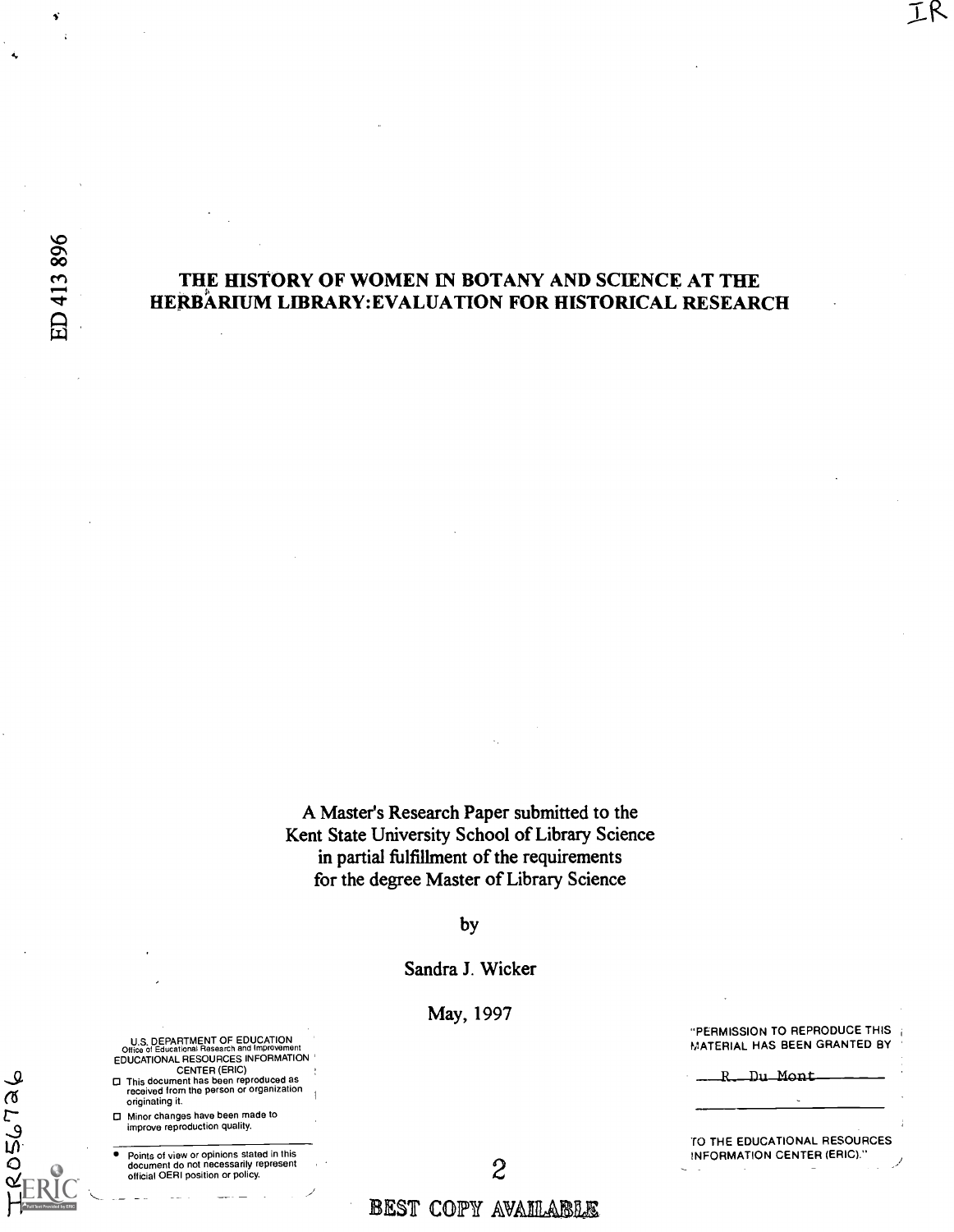## ABSTRACT

Evaluating library collections by comparing them to bibliographies has a long history in research libraries. This evaluative study examined all (107) titles within the "Women in Botany" section of the Herbarium Library at the Ohio State University. The bibliographies of five recently (1993-1996) published scholarly works on the history of women in botany and science were compared to these titles for the purpose of determining if historical research in the history of women in botany and science could be supported by this collection. Herbarium titles accounted for less than 5% of the titles found in any of the five test bibliographies; therefore, this collection would not have supported the historical research of these five works. The bibliography with the most matches and the bibliography with the least matches were searched online in OHIOLINK to compare the relative strength of the Herbarium collection against those of The Ohio State University, Bowling Green State University, and the University of Cincinnati. The results show that the Herbarium is very weak when compared to any of the three collections.

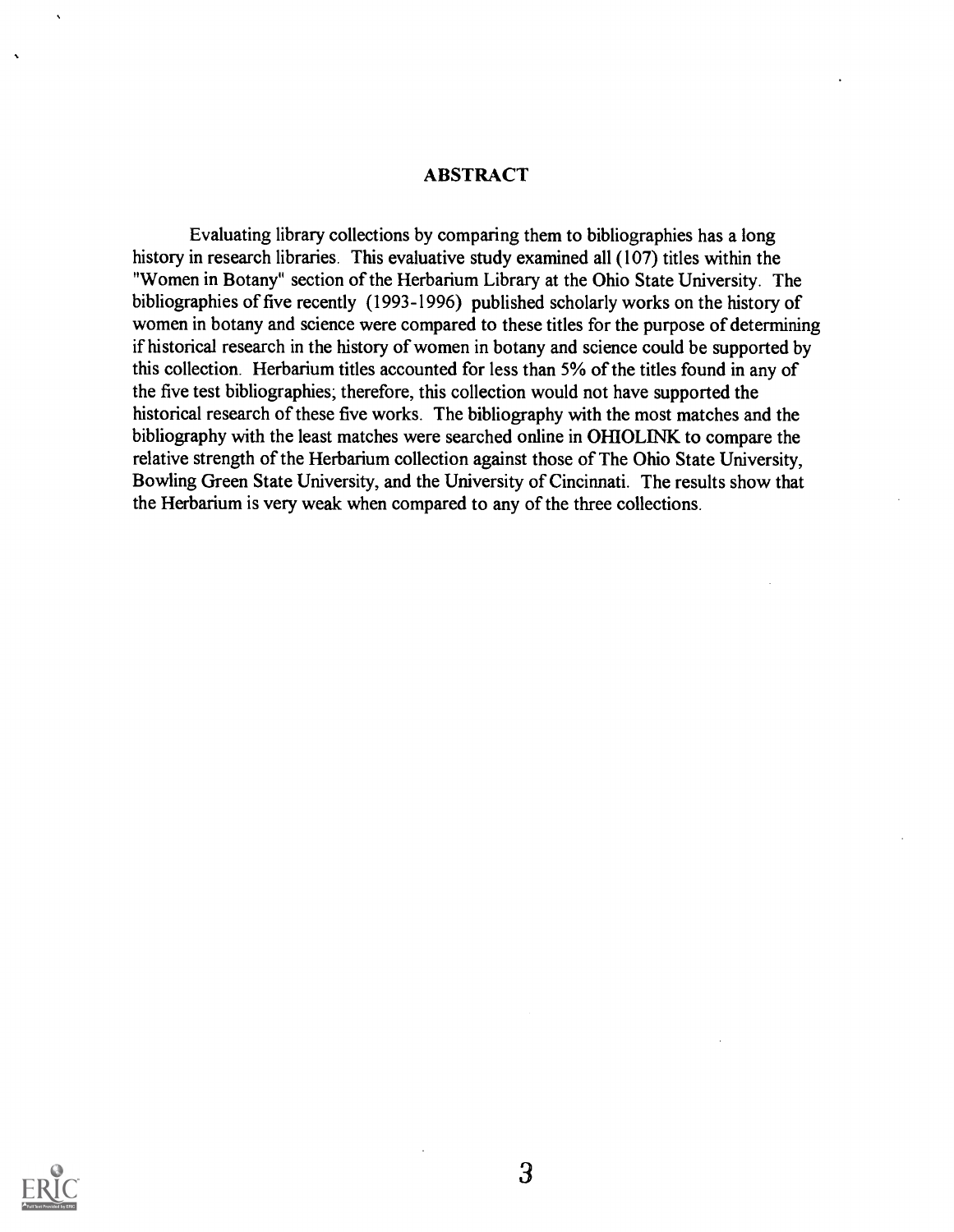Master's Research Paper by Sandra J. Wicker B.A., The Ohio State University, 1992 M.L.S. Kent State University, 1997

Approved by

Adviser Sachera H. Connell Date April 25, 1997

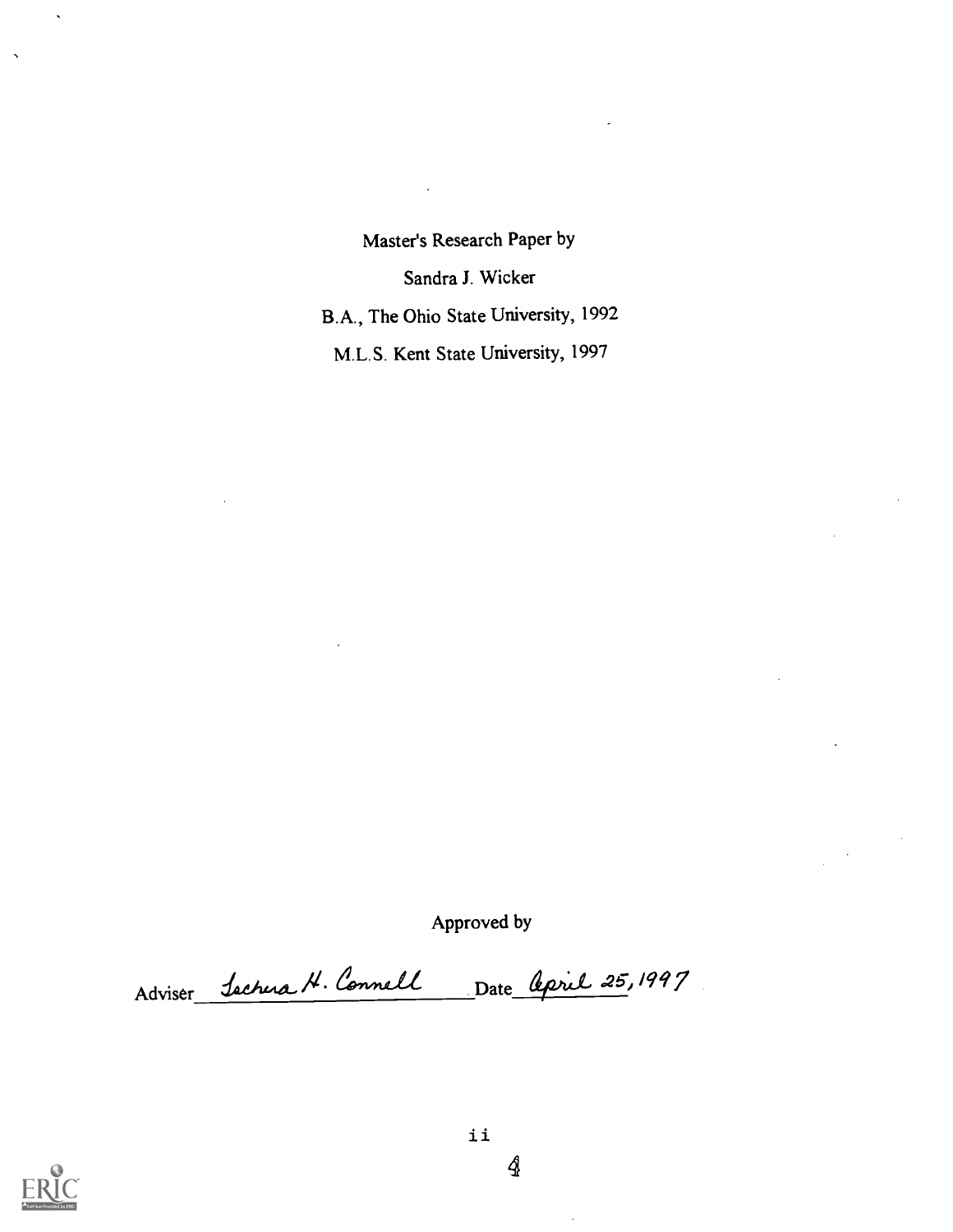# TABLE OF CONTENTS

| -21 |
|-----|

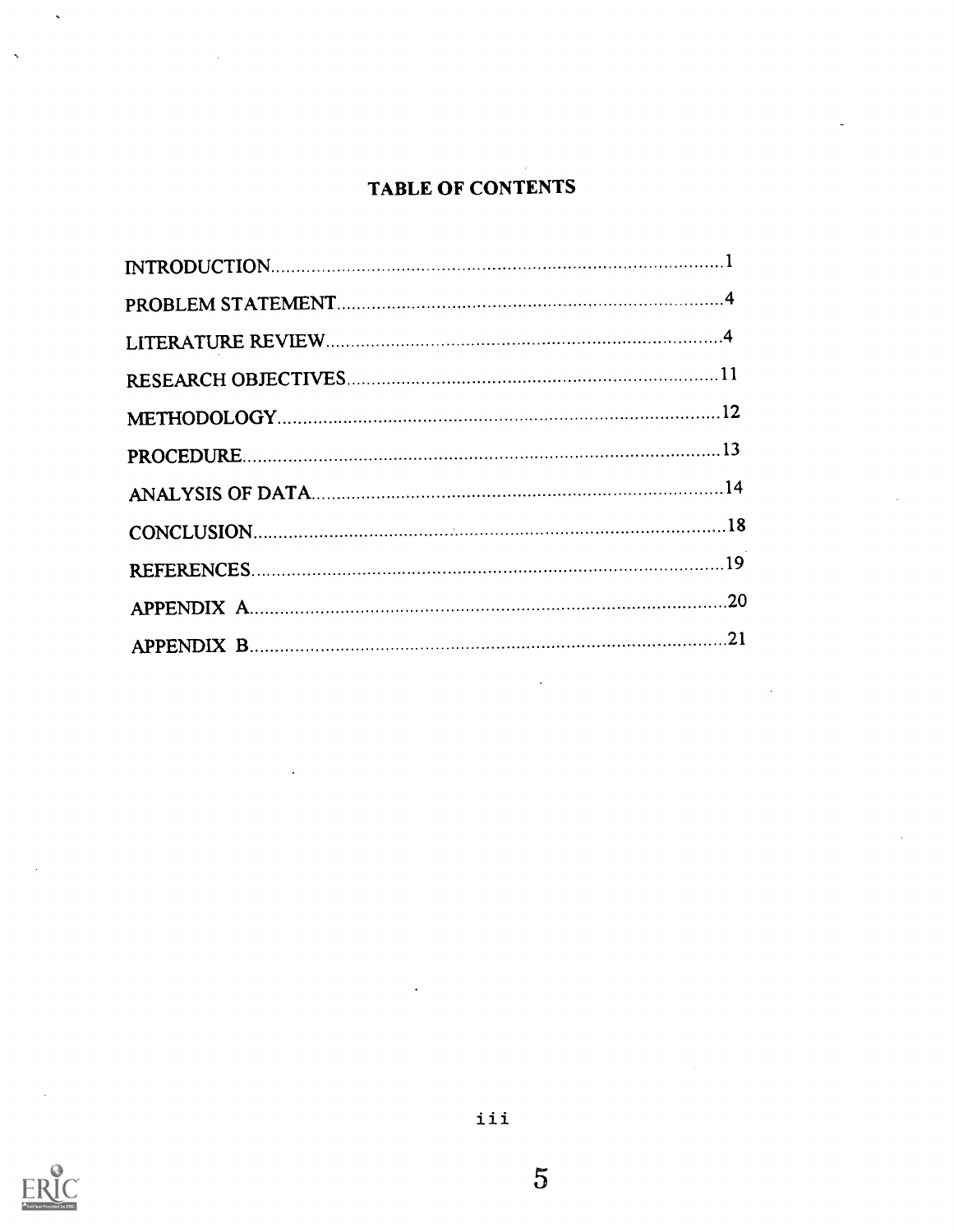## LIST OF TABLES



 $\overline{\phantom{0}}$ 

 $\sim$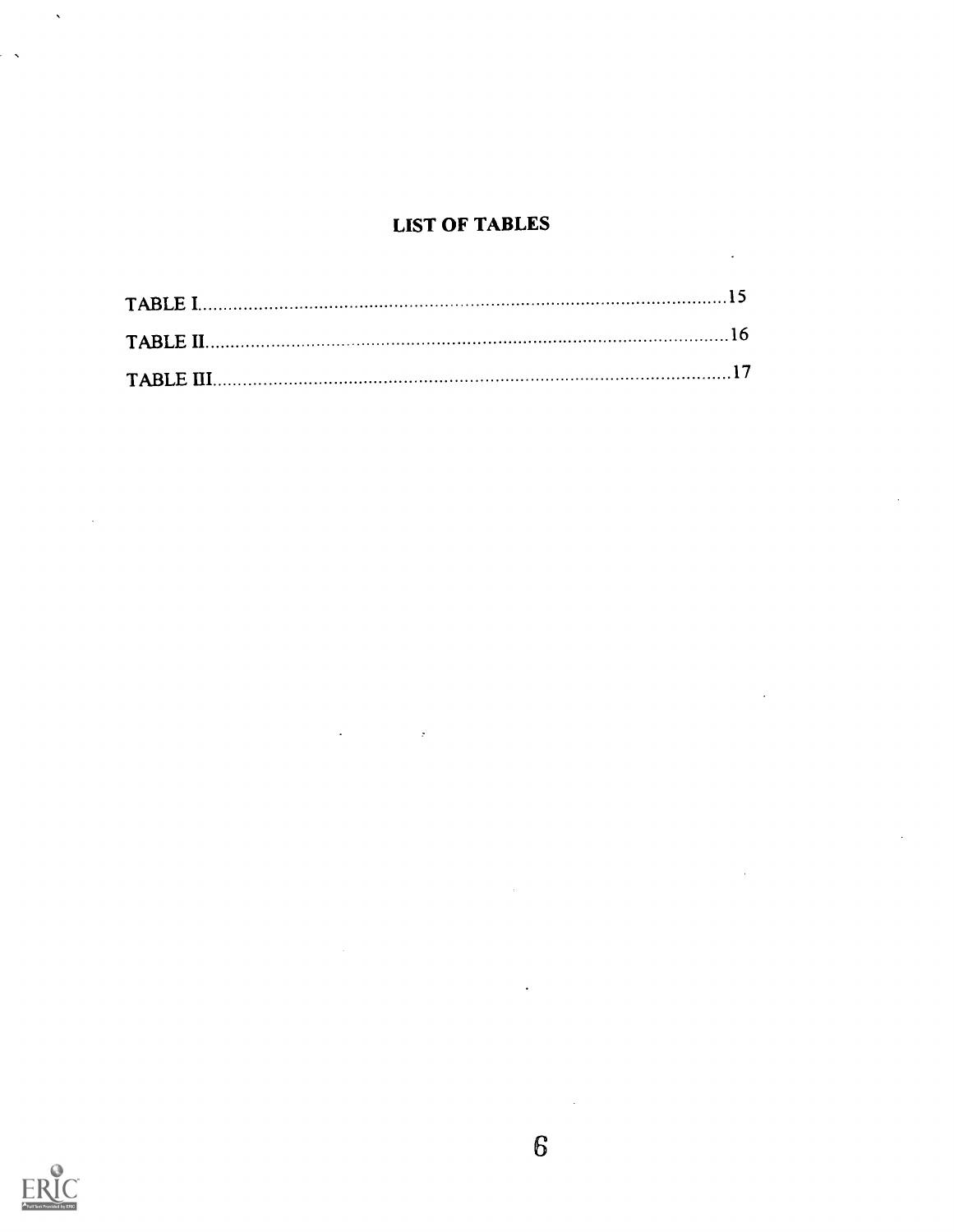## Acknowledgements

I would like to thank my husband, Fred, and my son, Mark, for all their encouragement and support during the past five years in this program. I could not have made it through without their help.

I would also like to thank my adviser, Dr. Tschera Connell, for her patience and attention to detail.

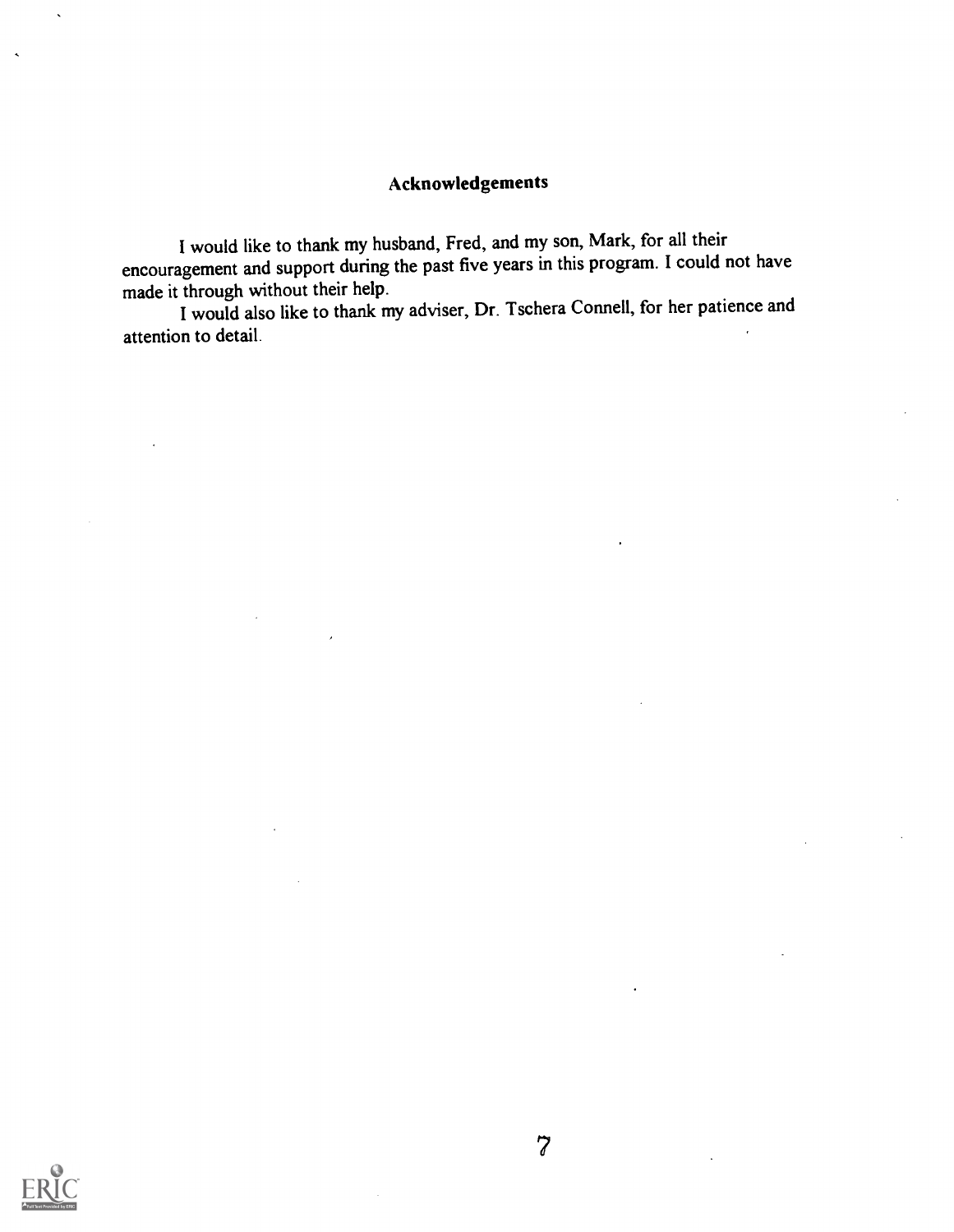#### INTRODUCTION

### A BRIEF HISTORY OF THE HERBARIUM LIBRARY

The Herbarium Library is located within the Herbarium (Room 1350) at the Museum of Biological Diversity, 1315 Kinnear Road, Columbus, Ohio 43212. An herbarium is a lending library of preserved plant specimens. The Library began under Dr. Tod Stuessy's direction in 1979. He began with botanical books and other journals on permanent loan from the former Biology Library , when both Library and Herbarium were located in the Botany and Zoology building on The Ohio State University's ( OSU's) main campus.

The collection was not developed along library guidelines, but became a collection of personal collections, donated after the deaths of eminent faculty members, notably those of Dr. Elton Paddock, Dr. William Bridge Cooke, and Dr. Emanuel Rudolph. The Library grew slowly during the 1980's, with a major donation of ecology books from Battelle Library. The explosive growth began in the 1990's, especially after the Herbarium moved to its present location on Kinnear Road, during Winter Quarter, 1992. The majority of material, 11,000 books and journals, came from Dr. Rudolph's collection and is housed in three rooms within the Herbarium Library--the Rare Books Room, the Rudolph Memorial Reading Room, and the Main Reading Room.

The Library is not part of the OSU Library system, but functions as a satellite to the Biological Sciences and Pharmacy Library, located on the main campus. It is a noncirculating research library, serving the OSU biological sciences faculty, staff, and students; the Columbus Zoo; other herbarium libraries world-wide, independent researchers; and any others needing specialized botanical information. Its strongest areas are in mycology and historical works in botany, such as those by Louden, Lincoln, Linnaeas and De Candolle.

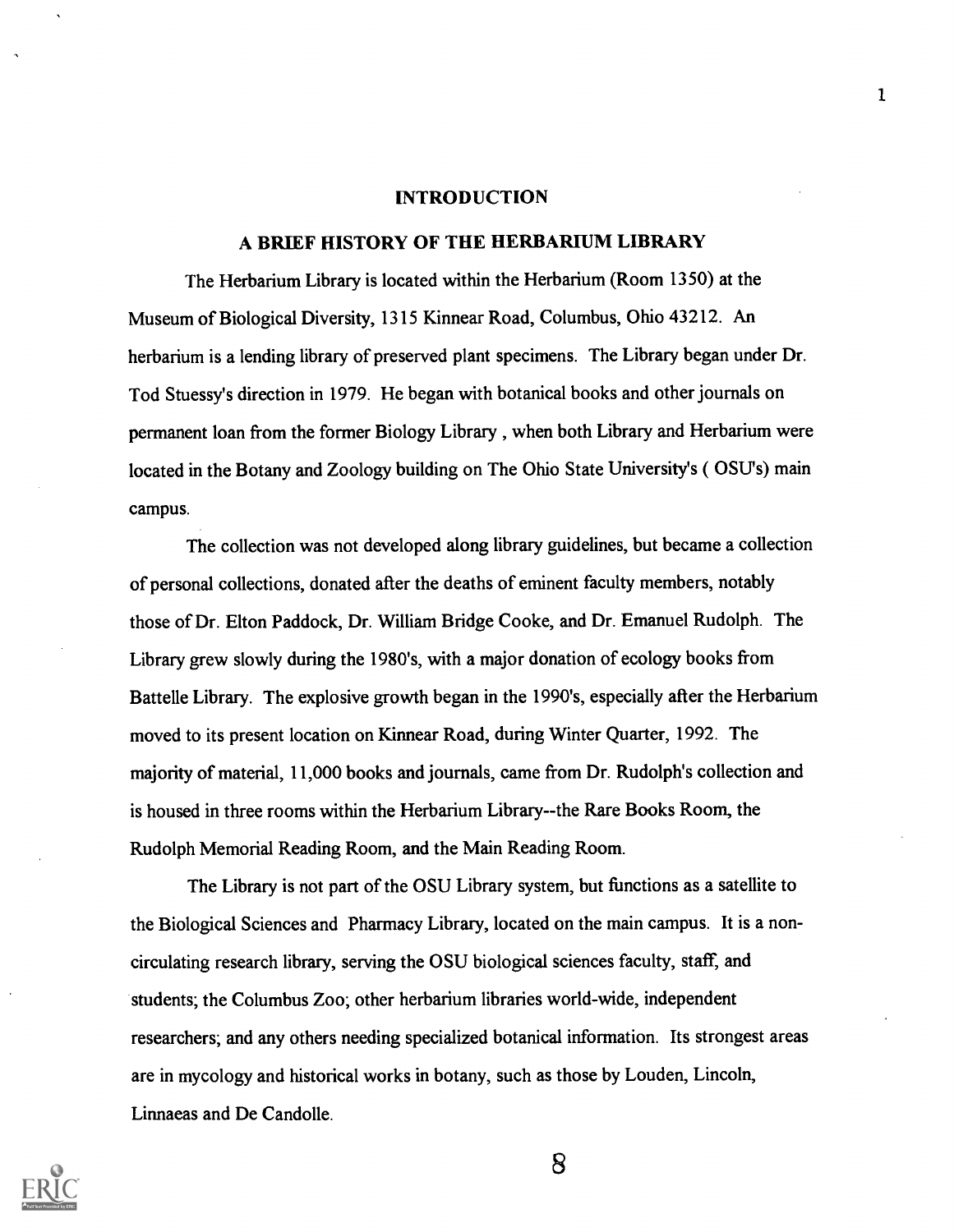The "Women in Botany" section of the Rudolph collection consists of 107 biographical books about women and their contributions to science. Some of the books are classic women's studies titles, such as: Margaret Rossiter's Women Scientists in America: Struggles and Strategies to 1940 (1982); Pnina G. Abir-Am's Uneasy Careers and Intimate Lives: Women in Science, 1789-1979 (1987); and Jonathan R. Cole's Fair Science: Women in the Scientific Community (1987). There are also regional publications, mostly from Ohio, Michigan and Illinois, plus general biographies about women, some published before 1900.

The women's section was part of the 11,000 items moved to the Herbarium after Dr. Rudolph's death in May, 1992. His colleague, Dr. Tod Stuessy, directed professional librarian Sheila Campbell and 20 volunteers from the Columbus area in the move, which took place during the summer and fall of 1992. The books were chosen from different areas of Dr. Rudolph's collection and not all are botanical. Dr. Stuessy's expert subject knowledge as a botanist was used as a selection guideline rather than any formal collection evaluation method.

The Rudolph Memorial Reading Room, located in Dr. Rudolph's former Herbarium office, is a simulation of his home study. It reflects Rudolph's wide range of interests and includes a large section of biographies of botanists and individuals in related disciplines. The room was dedicated in May, 1993 (Dedication brochure).

Dr. Rudolph was an eminent Polar lichenologist in the Department of Plant Biology at The Ohio State University. His long teaching career, from 1961-1989, was distinguished and varied. He was also associated with the Institute of Polar Studies at Ohio State; Rudolph Glacier in Antarctica is named for him (Stuckey biography--The Bryologist 97:439, 444). His research and publications encompassed polar science, lichenology, and the history of botany.



9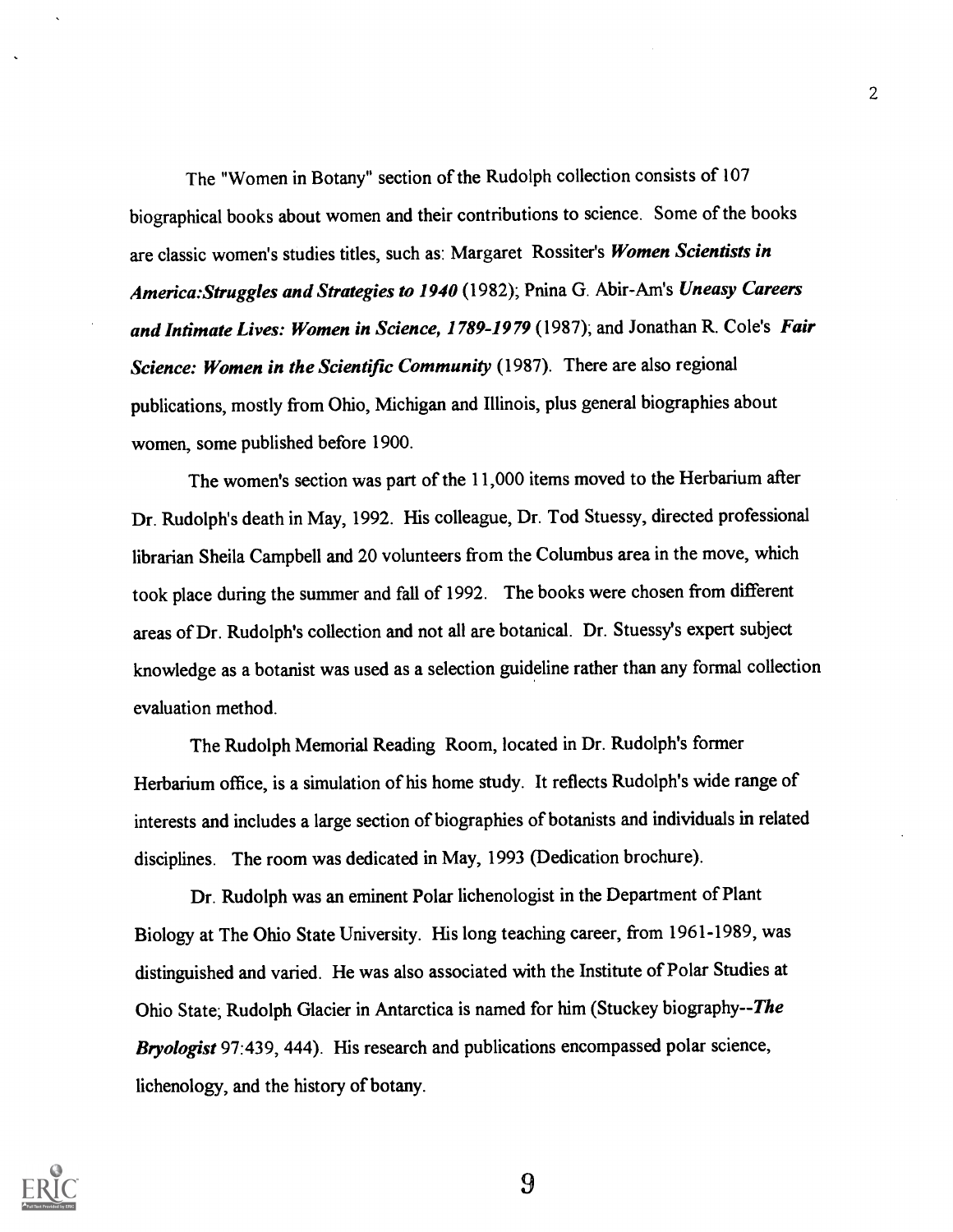Rudolph produced 350 publications, of which 50 were abstracts, 100 journal articles, and 200 were book reviews. The majority of his papers were on the history of botany, but he also wrote on Antarctic plants, the Arctic and miscellaneous areas of botany. He was also a member of almost forty professional societies and other organizations (Stuckey, The Bryologist 97:441).

In 1982, Dr. Rudolph became interested in the history of women's contributions to the field of botany and by 1989 had published three major articles about 19th century women botanists:

"Women in Nineteenth Century American Botany:A Generally Unrecognized Constituency"American Journal of Botany v. 69:1346-1355.

"Almira Hart Lincoln Phelps (1793-1884) and the Spread of Botany in Nineteenth Century America". American Journal of Botany v.71:1161-1167.

"Women Who Studied Plants in the Pre-Twentieth Century United States and Canada". Taxon v. 39:151-205.

He had planned to write more on this subject after his retirement in 1989, but his early death prevented this.

Besides being a distinguished scientist and scholar, Dr. Rudolph and his wife, Ann Waterman Rudolph, were also avid book collectors, having amassed a personal collection of 53,000 volumes at the time of his death. They owned two houses--one of which was used exclusively for books.

Dr. Rudolph was a strong supporter of libraries, having served as an assistant librarian at the Missouri Botanical Garden during the summers of 1954 and 1955 (Stuckey 1994,439). He and Ann were founding members of the OSU Friends of the Libraries, and he served on the Friends' board of directors from its beginning in 1975 until his death. He served as President from 1978-1980, and had just been re-elected President in May, 1992 (OAS Newsletter Supplement Dec. 1992, p. 164H).

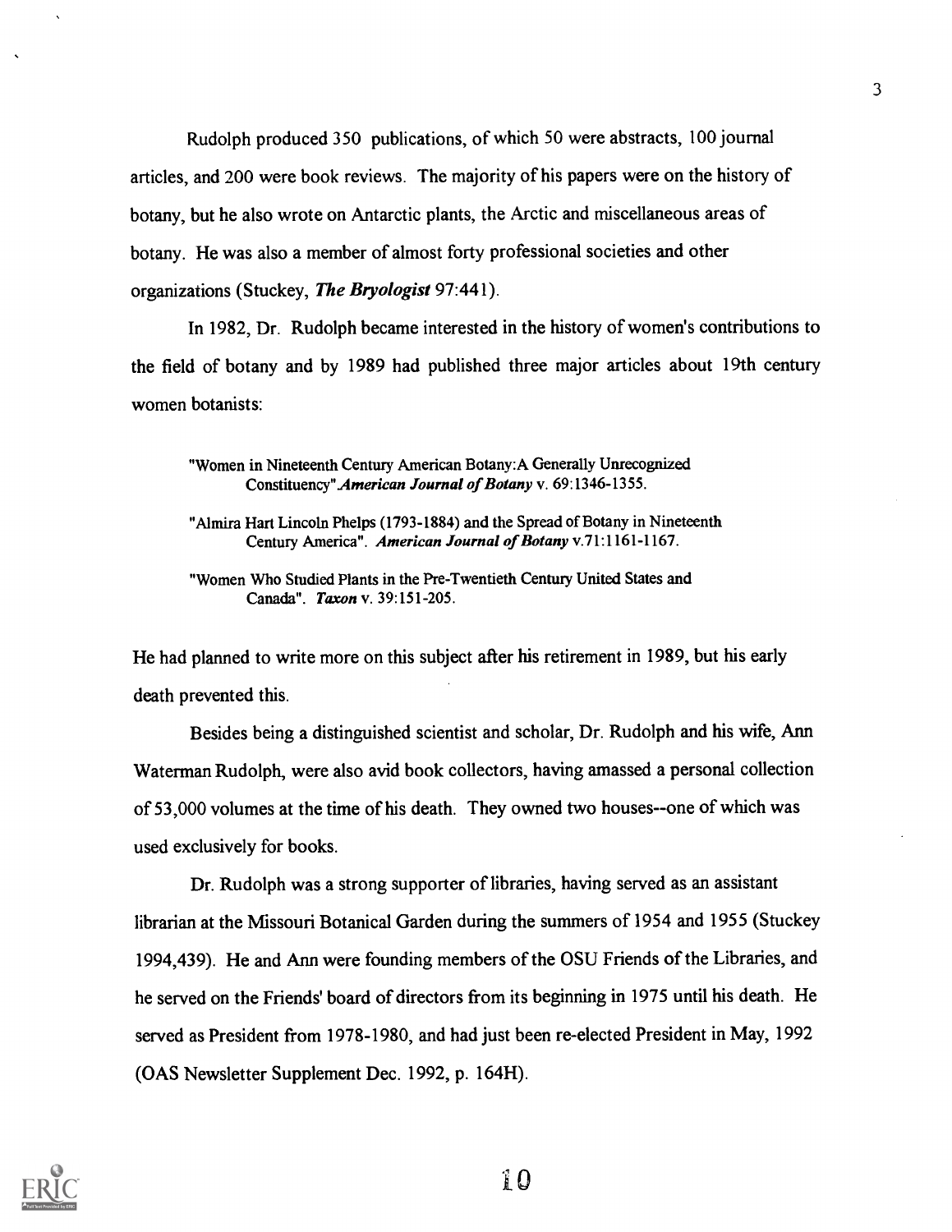Dr. Rudolph was also instrumental in establishing the Columbus campus of the Kent State University's graduate program in Library Science (Stuckey, Michigan Botanist 34:16).

## PROBLEM STATEMENT

The purpose of this study was to evaluate the "Women in Botany" section of the Herbarium Library in order to determine its value for supporting historical research on the topic of "The History of Women in Botany/Science". Since the Herbarium Library is a research facility, the collection should reflect that mission. The Library's collection was in the process of being cataloged, which provided an opportune time to do an evaluation.

Determining the research strength of this small collection provides a guideline for future acquisitions in this area. This study also benefits future offerings of any History of Biology courses offered at Ohio State, such as the joint Biology/Women's Studies course- - Biology 597, Biology of Human Diversity:Race, Gender, Ethnicity (a Senior level course), since many of Dr. Rudolph's books are not duplicates of those in other OSU libraries.

## LITERATURE REVIEW

Libraries have traditionally spent more time on the evaluation of their collections than on the evaluation of any other facet of the library. The major reasons for this include the factors that sheer numbers do not guarantee a quality collection; the collection is something that can be examined tangibly; and libraries are being forced to do more with less time, money, and staff (Baker 1991,39). Since every library has its own community of users and its own unique needs, any evaluation of its collection should be based on how well it serves those needs (Popovich 1978,111). There is no one best technique which can be used to evaluate all libraries (Baker 1991,39).

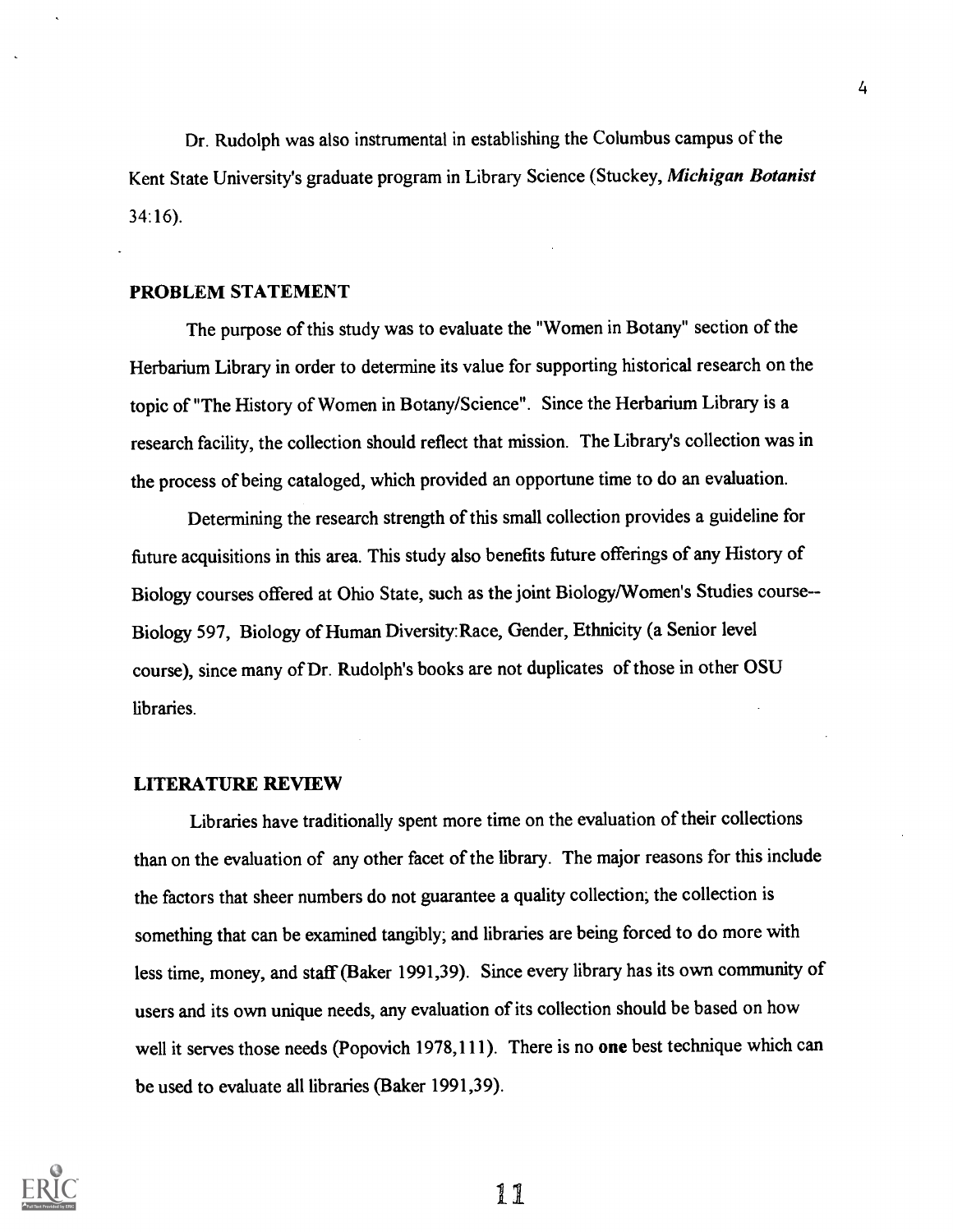Evaluation is needed for two purposes: to aid acquisition decisions and to help the librarian determine the collection's areas of strength (Coale 1965,173). Once the purpose of the evaluation is decided, then the librarian can choose which approach would be best- either a materials-centered study to determine collection size, diversity and quality or a use-centered study to measure use, such as circulation and inter-library loan activity.

For the evaluation of specialized, research-oriented collections, the materialscentered method of bibliographic or list checking is the best choice (Lancaster 1993,31). List checking assesses a collection in relation to what is published, not necessarily what is immediately in demand, available, or being used (Hall 1985,14). There are advantages and disadvantages to this method. Some of the advantages are that: 1) there are a variety of available published lists; 2) these lists are compiled by expert librarians and subject specialists; 3) many lists are updated at regular intervals; 4) specialized lists can be compiled by the individual libraries; and 5) list searching is easy, but time-consuming. Some disadvantages are that: 1) published lists may have been used for buying guides for the library being evaluated; 2) lists can be biased; 3) lists can be subject appropriate, but still not reflect the interests or collection levels of the library being evaluated; 4) many lists are out of date; 5) lists may not represent the library's subjects or purpose; 6) and lists may be hard to find or compile for some subjects (Hall 1985, 14).

A survey of the literature of evaluation studies reveals that a variety of methods have been used, including quantitative--compiling statistics; and qualitative--comparing collections to bibliographies or lists; collecting user opinions; applying standards, such as the Clapp-Jordan formula (a formula used to determine if the library owns enough volumes to support the institution's academic program) and by direct observation (Hall 1985,34). The studies report the coverage percentages of the collections, subject gaps that needed to be filled, and in some cases, the improved first-hand knowledge of what was actually on the shelves. The studies report sources that were not good choices, and

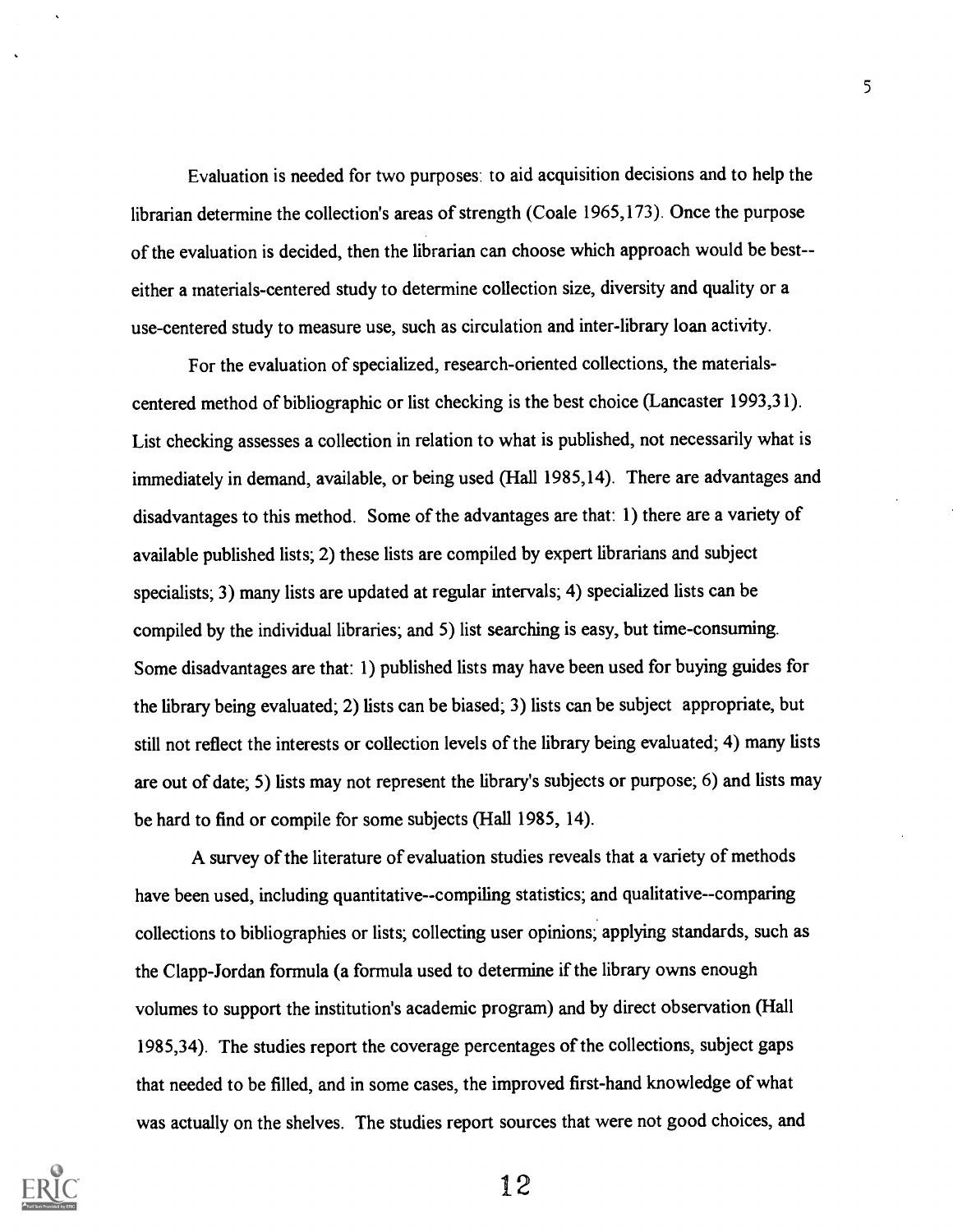how results can vary according to the source used. Very few studies have been done to evaluate science or technology collections within libraries.

Some of the studies conducted in specialized subject areas are as follows. The classic study on historical research was Robert Peerling Coale's "Evaluation of a Research Library Collection:Latin-American Colonial History at the Newberry". Coale conducted his study at the Newberry Library (which specializes in humanities) in Chicago. The results are presented in his Master's Thesis for the Graduate Library School, University of Chicago, 1964. The technique used by Coale was also used by Olden and Marsh (1990) to evaluate four academic libraries in Africa studies (Lancaster 1993,31).

Coale took a selected group of scholarly books on Latin-American history and then checked the bibliographies of these books against the Newberry's collection of colonial history of Spanish America--Mexico, Peru, Chile, Colombia, and Venezuela. The bibliographies were, therefore, not theoretical lists of best books, but were actual works that authors had used or at least examined (Coale 1965,174). The bibliographies for which the Newberry scored the best and the worst for each area were then checked against the catalogs of the libraries of the Hispanic Society of America, the University of Texas, and the University of California to determine the Newberry's relative standing with other libraries with holdings in this subject area.

The purpose of Coale's study was to determine the value of the Newberry collection for historical research. Rarity or value of a specific title was not considered. The survey method did not examine the total collection, but did examine its depth in a particular subject area (Coale 174, 175). The study revealed that the Newberry's collection was strongest for the 16th century and, in printed material, the Mexican and Peruvian collections were equal to those of the Universities of Texas and California. However, Texas and California were superior in the later centuries of Spanish rule in Mexico, Peru, and Chile. The Newberry surpassed the Library of the Hispanic Society which was not a general library but focused on the art, history and literature of Spain,



13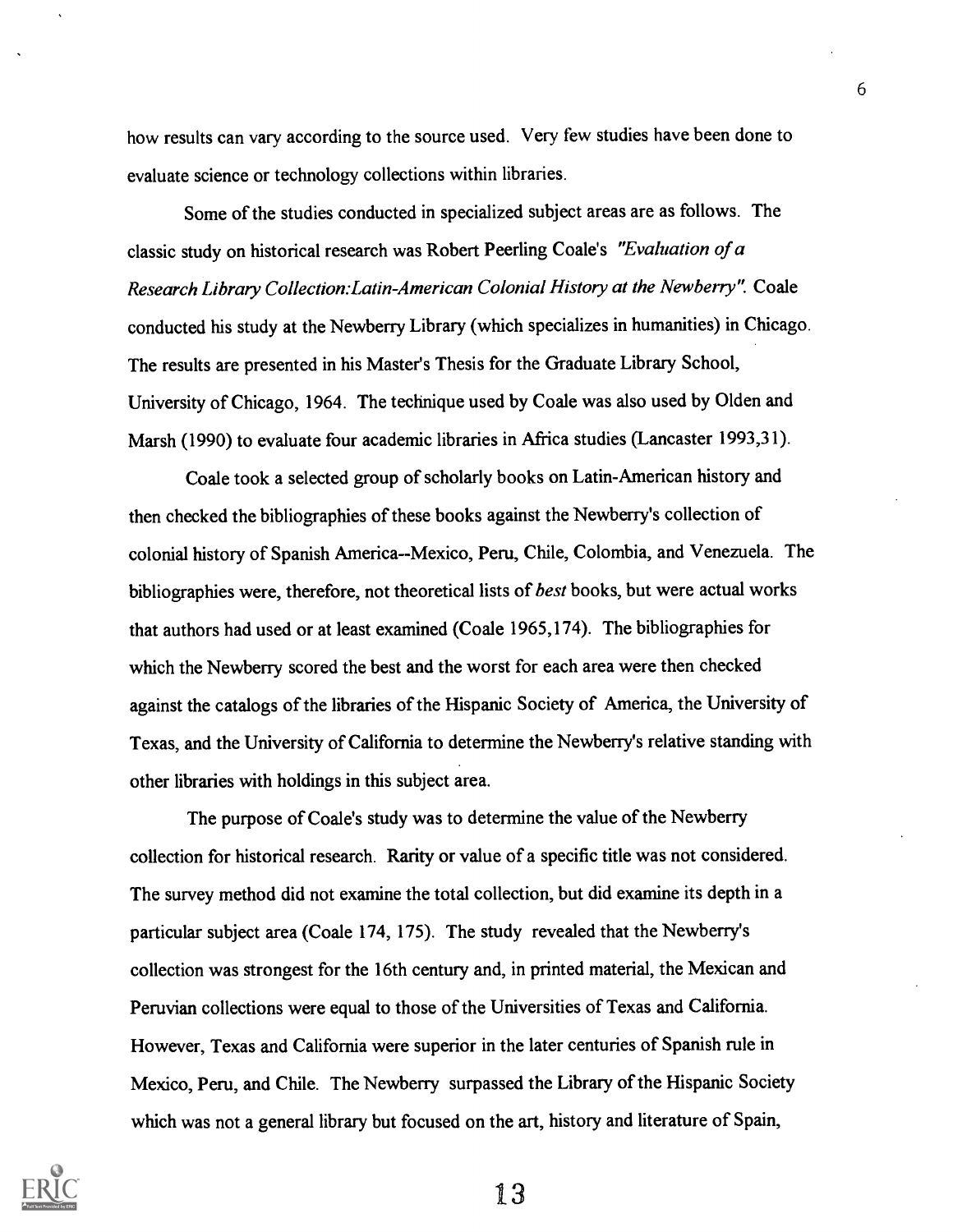Portugal and colonial Hispanic America. The study results showed that the Newberry could support historical research in the colonial history of Spanish America.

The Newberry's collection can be compared and contrasted to the Herbarium Library in the following ways:1) both began with a core of donated items from a personal collection, but Coale did not have the support of faculty expert knowledge to aid his evaluation, since the Newberry has no faculty. The Herbarium benefits from the expertise of both Dr. Rudolph and Dr. Stuessy; 2) Coale's study included primary sources in his subject areas, while the Herbarium Library does not have any primary sources in the women's section (some of the biographical subjects have printed material in the Rare Book Room, but there are no original papers to study); 3) in both cases there is no satisfactory standard bibliography; 4) Coale determined the Newberry's relative standing with three other libraries by checking their card catalogs. Now that computers are firmly entrenched in most academic libraries, online searches can be conducted world-wide, using the Internet, making this sort of comparison much easier.

Instead of scholarly monographs, Marcia A. Porta and F. W. Lancaster chose to check bibliographic references from several indexing/abstracting sources, using journals owned by the University of Illinois. Their study "Evaluation of a Scholarly Collection in a Specific Subject Area by Bibliographic Checking:a Comparison of Sources", 1988, was conducted at the University of Illinois at Urbana-Champaign. The purpose of the study was to compare estimates of coverage of an academic library in a particular subject area, irrigation, from samples taken from several different sources.

The initial sample 500 items, was chosen at random from *Irricab* v. 10(1985). They found that the University of Illinois owned 250 or 50% of the items.



1 A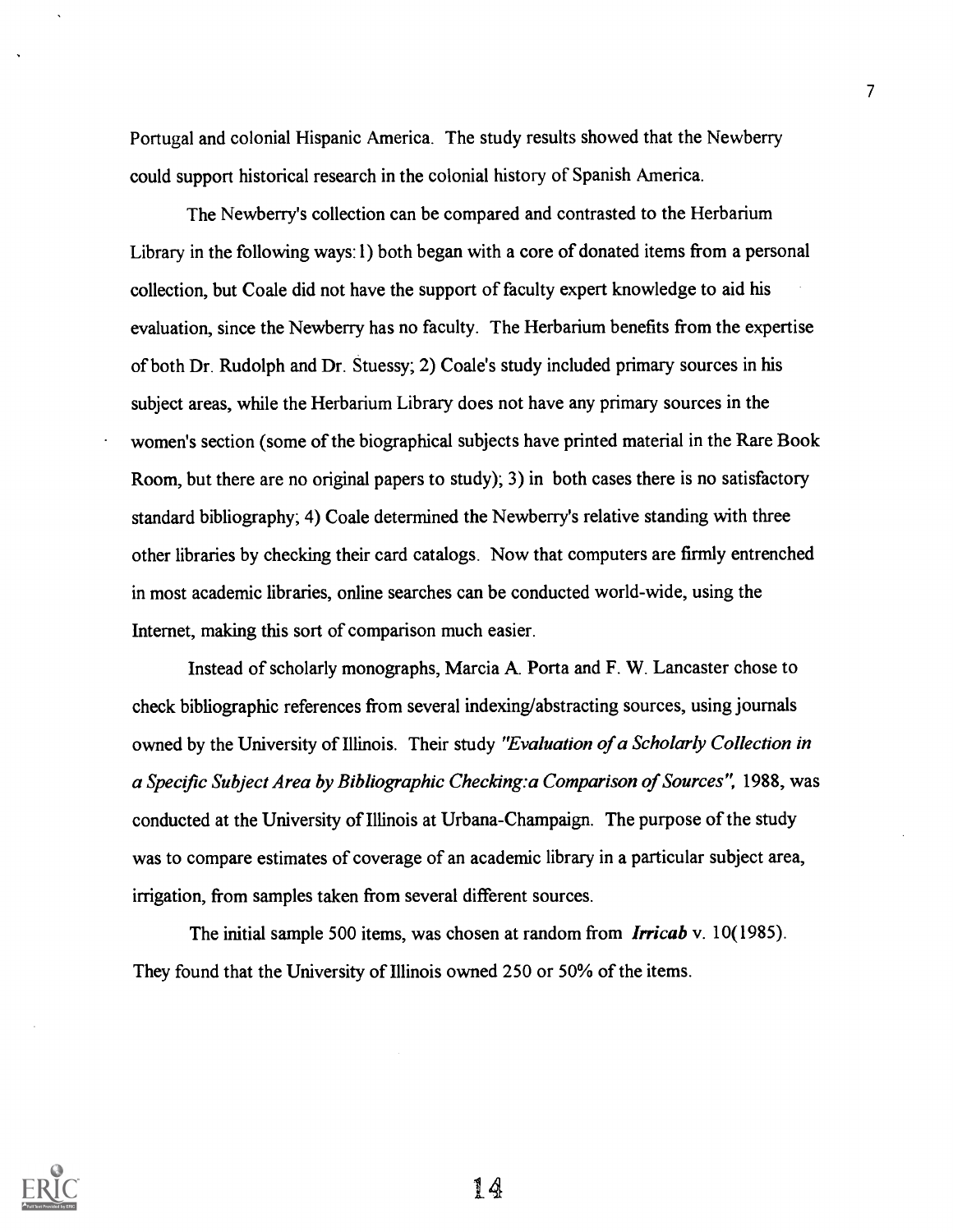Of these 250 items that the University did own, 174 or 70% were in the Agriculture Library, while 76 (30%) were scattered in other campus libraries.

Subsamples were chosen from this original sample in order to compare the subject coverage of irrigation in the Agriculture Library and the other campus libraries. These results were then compared to a subset sample of those items not owned by the University of Illinois, but requested through inter-library loan. The results varied. The initial **Irricab** sample showed the University owning 50% of the 500 items chosen, but the subsamples showed that the Agriculture Library actually had an 86% coverage and the other campus libraries together had 63%.

When 69 of the original 250 Irricab items not owned by the University of Illinois were requested by inter-library loan, 58% were found. The final sample was taken from three "core" journals owned by the University: Advances in Irrigation, Irrigation Science, and Journal of Irrigation and Drainage Engineering. After deleting 21 self-citation entries from the original 500 references,the University of Illinois owned 77%.

The conclusion of the study was that it is possible to obtain widely different coverage estimates in a specialized subject field depending on the sampling source. The **Irricab** source was not a good one, since it included too many obscure items. However the original sample may not reflect what the University actually owns on the subject of irrigation, but may represent the needs of the users (Porta and Lancaster 135-7).

Like the subject of irrigation at the University of Illinois, the history of women in Botany/Science is not a major research focus area at The Ohio State University, but it did merit evaluation in order to identify weaknesses in the Herbarium Library's collection. The small history of women in Botany/Science collection in the Herbarium (107) being evaluated eliminated the need for sampling.

In one of the rare studies conducted in a science library, John Laurence Kelland combined direct observation and subject expertise to evaluate the vertebrate



15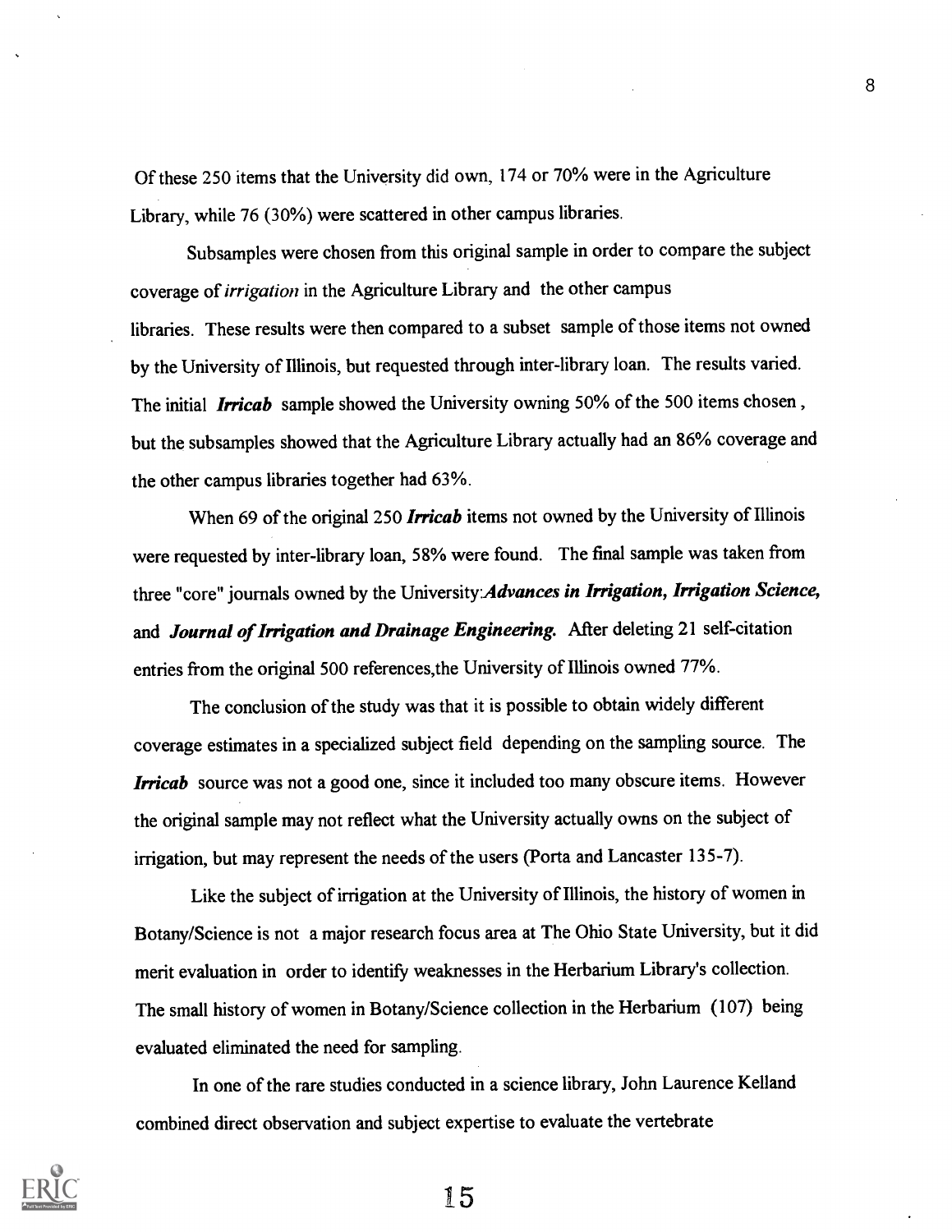Zoology collection at the R. M. Cooper Library, Clemson University. Kelland, besides being involved in collection development and reference work at the Cooper, also has a doctorate in biology. He examined the subdisciplines: ichthyology, herpetology, ornithology and mammalogy.

The objectives of the study "An Evaluation of the Vertebrate Zoology Collection at the R.M. Cooper Library, Clemson University" 1985) were to evaluate a narrow part of the collection using his subject expertise, increase first-hand knowledge of the collection and to finish the project as quickly as possible, since it was done during regular working hours. Kelland used a shelflist, books on the shelves and circulation statistics to gather his data.

The study concentrated on a narrow LCC number range, QL600-QL740, which included 1464 monograph titles on the shelves and 1762 cards in the shelflist. Reference, serial and juvenile titles were excluded from both figures. (Clemson is a land-grant school and a large part of its biology collection is at the popular level (Kelland 1985 33-35).

Kelland took two systematic samples of items to be examined, one from the shelflist (248) and one from items on the shelf (240). Circulation information was collected for each book by counting the number of times a book had circulated each year between 1974-1981. The scholarly level of the work was determined by examining the preface, introduction and text. Each book was assigned to one of three levels: professional and/or research, undergraduate, or popular. Kelland used this core information to determine which areas needed strengthening.

Circulation frequencies were adjusted for older books. Accession numbers, not copyright dates determined how long the library had owned the book and the means for each subdiscipline were calculated, including non-circulating books that were used inhouse. T-tests showed no significant differences in age between the subdisciplines.



16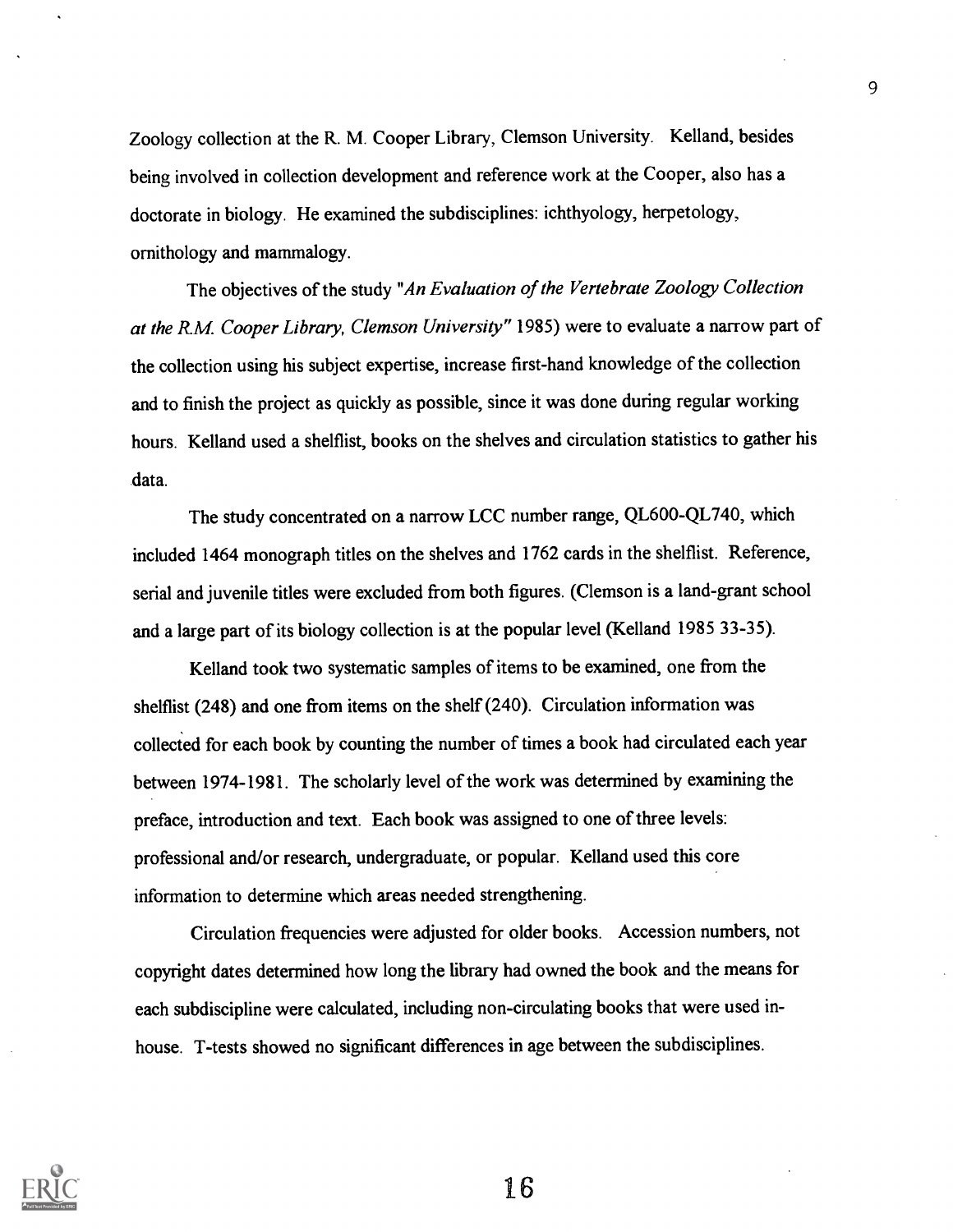Kelland's conclusions showed a need for strengthening the ichthyology and herpetology collections (to support one undergraduate course each). Since the undergraduate level had a higher circulation, there should be more selection at that level. The results also showed that a non-circulating book may have heavy in-house use, if its physical condition is an accurate indicator of use.

This study provided a multi-dimensional analysis of the collection, since it used several observable variables, namely:copyright date, circulation frequency, scholarly level, and numbers of titles within call number ranges. It also provided the subject specialist, Kelland, with personal knowledge of the strengths and weaknesses of this area of the total collection, which would then guide future acquisition choices.

This study, using a narrow call number range, shelflist and circulation statistics, would be difficult to duplicate in the Herbarium Library. Since the women's section is uncataloged, the call number range may not be consistent. There is no shelflist, although the OSCAR online system (OSU's online catalog) does allow searching of nearby titles, and the Herbarium collection does not circulate. However, the direct observation method is directly applicable to the study reported here, since actual books on the shelves will be examined.

Another study (Stelk and Lancaster 1990) used textbooks as a source of evaluation of an undergraduate library . The study was conducted as a pilot study at the University of Illinois at Urbana-Champaign. It focused on religious studies, not a strong area at the University. Required texts from four courses offered during the spring of 1989 were chosen as the basis of the evaluation.

The texts from these four courses provided the bibliographies used in the evaluation. Each unique bibliographic reference was checked in the University's library catalogs to see how many titles were in the Undergraduate Library and how many were available in other libraries at Urbana-Champaign. After checking, the results showed that a student had a 50% chance of finding a cited item in the Undergraduate Library and an



17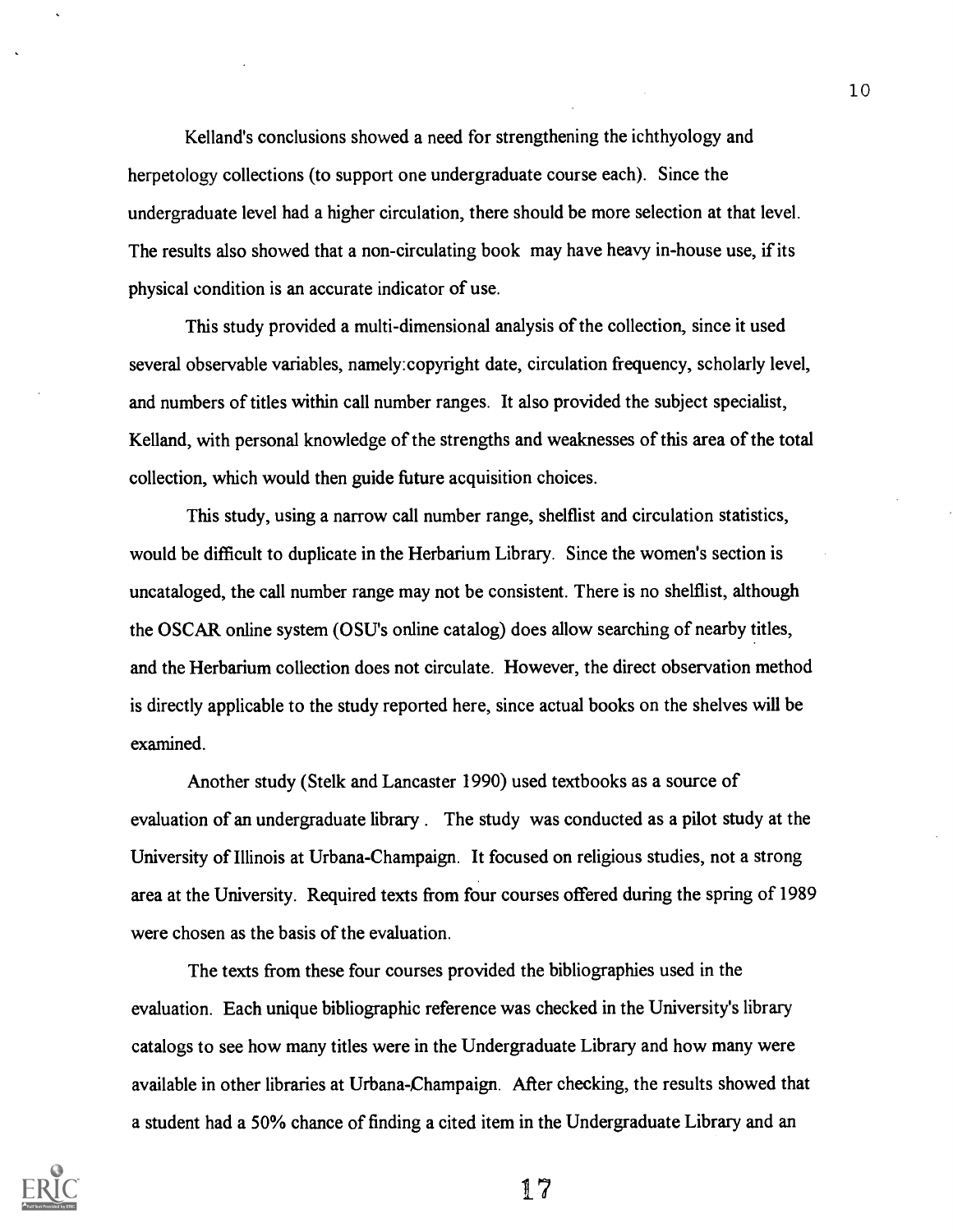80% chance that it would be found in another campus library. These results only showed ownership, however, the titles were not checked to see if they were actually on the shelf or missing. They also revealed that coverage of Christianity was not as great as that of Judaism, with the New Testament being especially weak. The results suggested that cited references from required texts in undergraduate courses could be useful for evaluating an undergraduate library collection. This was a small-scale study, but it did identify subject areas that needed more in-dept analysis (Stelk and Lancaster 1990, 193). The methods of this study would be of limited use in the Herbarium Library, since the Herbarium and its library are used primarily by graduate students and indepentent researchers, not undergraduate students:

Having considered the advantages and disadvantages of the different data collection methods used in these studies, a combination of research methods were chosen to gather data for this study. The research methodology included direct observation of the women's section for the purpose of determining what was actually in the collection, bibliographic checking--using recent scholarly works for the purpose of determining if the collection was capable of supporting current research into the history of women in botany and science, and an online search of bibliographic records in OHIOLINK to determine the collection's relative standing.

## RESEARCH OBJECTIVES

The first objective was to detemine the depth of the women's section of secondary biographical material by checking the bibliographies of recently published books about women in the history of science and/or botany against the titles in the women's section, for the purpose of measuring the collection's ability to support historical research in this area, and to answer the question "Could these books have been written using this collection?"



18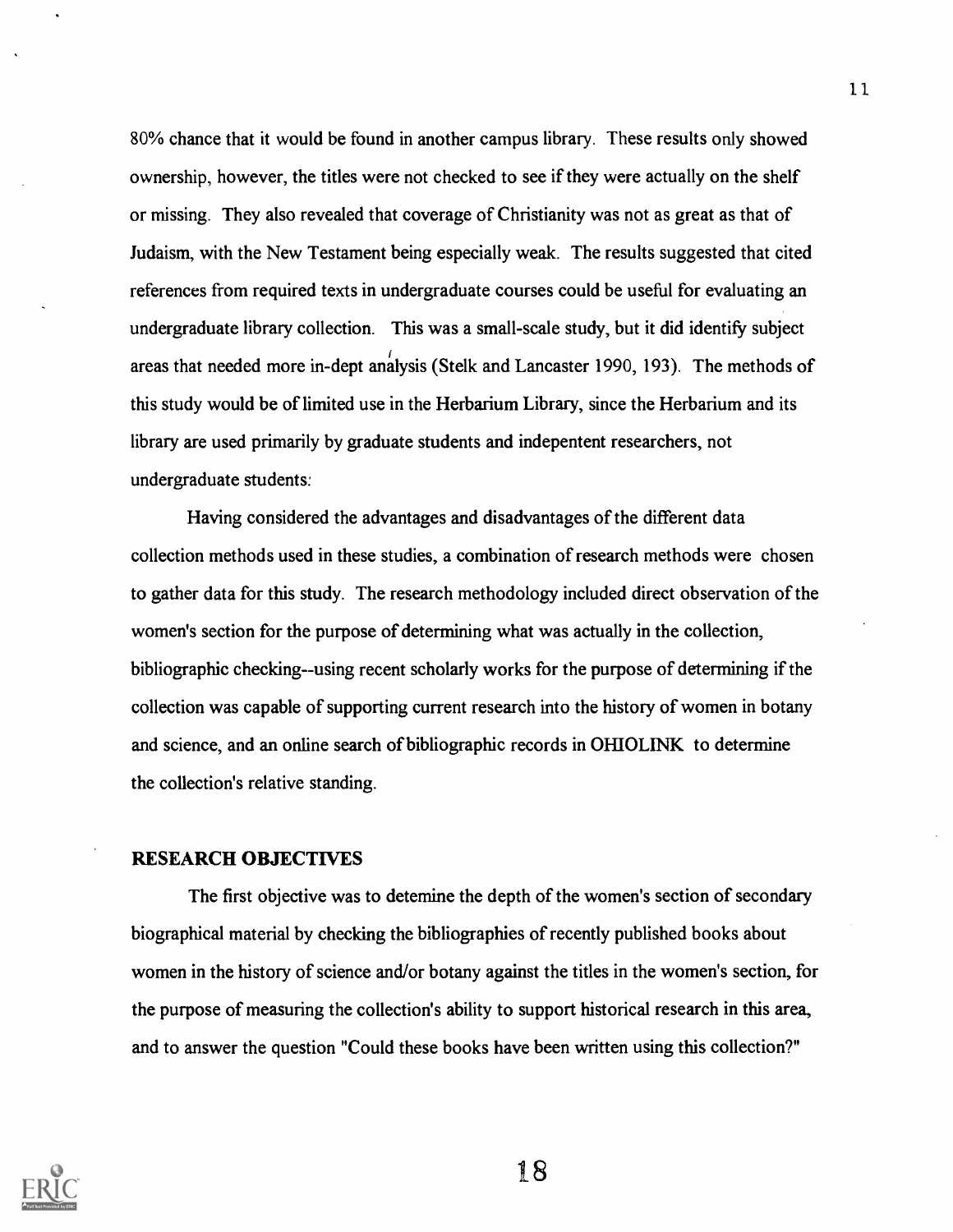Few standard bibliographies exist for the subject 'women in the history of science/botany. Two major ones are: Susan E. Searing's "The History of Women and Science, Health, and Technology:A Bibliographic Guide to the Professions and the Disciplines" University of Wisconsin, 1988 (revised 1993 by Phyllis Holman Weisbard) and Marilyn B. Ogilvie's "Women and Science: an Annotated Bibliography" Garland, 1996. The bibliographies from several books published between 1993-1996 and written by respected scientists or science writers were used for the evaluation to eliminate any possibility of bias. Dr. Rudolph could have used Searing to build his collection, but would not have been influenced by the books published after his death in 1992.

The second objective was to determine the relative standing of the Herbarium Library's women in science/botany collection to the holdings of the forty-nine Ohio colleges and universitites which form the OHIOLINK online network--especially to those of The Ohio State University, Bowling Green State University, and the University of Cincinnati (all schools with strong biology departments)--for the purpose of formulating an acquisitions policy based on a first-hand knowledge of the collection's strengths and weaknesses.

## METHODOLOGY

This was a qualitative, collection-centered study, concerned only with the value of the collection for the purpose of historical research, using an adaptation of the evaluation methods used in former studies by Coale (1964) and Kelland (1985). The bibliographies of recently published books about women in science revealed what books are actually being used in this area, not just those appearing on a list of 'best books' in a standard bibliography. Five books were chosen from the 1996-97 Books in Print, according to the following criteria:

1. they appeared under the subject headings--Women in Science; Women Scientists;

Women Naturalists; Botany--Bibliography; or Botanists;

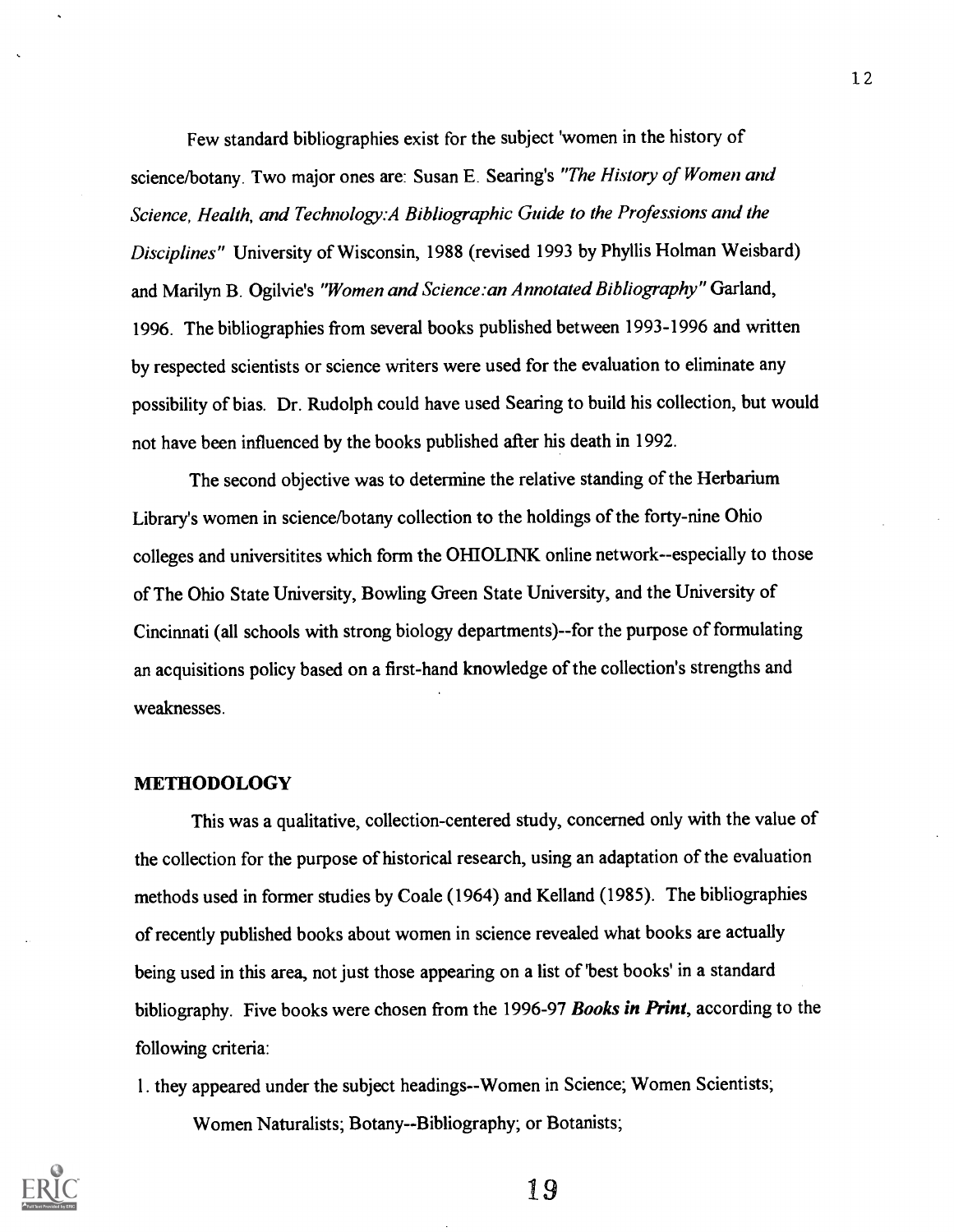- 2. the author's work must have appeared in a review source, such as the journals listed in Book Review Index;
- 3. the author must be a respected scientist and/or science writer with a biographical sketch in either Contemporary Authors, American Men and Women of Science, or Notable Women in the Life Sciences;
- 4. the books must have been published between 1993-1996;
- 5. the books must have been physically available for use at either The Ohio State University or Ohio Wesleyan University;

6. and the books must reflect the time periods covered in the Herbarium Collection.

Since this evaluation did not require sophisticated statistical analysis, the results are presented in tabular form, showing frequency distribution and percentages. Calculations were performed on a personal computer. The study was interpreted using the following observable variables:

1. the appearance of Herbarium titles in the bibliographies of five recently published books on the subject of Women in Science; Women Scientists;Botany-Bibliography, or Botanists;

2. the results of the online OHIOLINK search of the bibliography with the most matches and the one with the least matches to Herbarium titles, when compared to the holdings of The Ohio State University, Bowling Green State University, and the University of Cincinnati--all schools with strong biology departments.

## PROCEDURE

The bibliographies of five recently published scholarly books were compared to the 107 monograph titles in the Herbarium Library's "Women in Botany: section.



20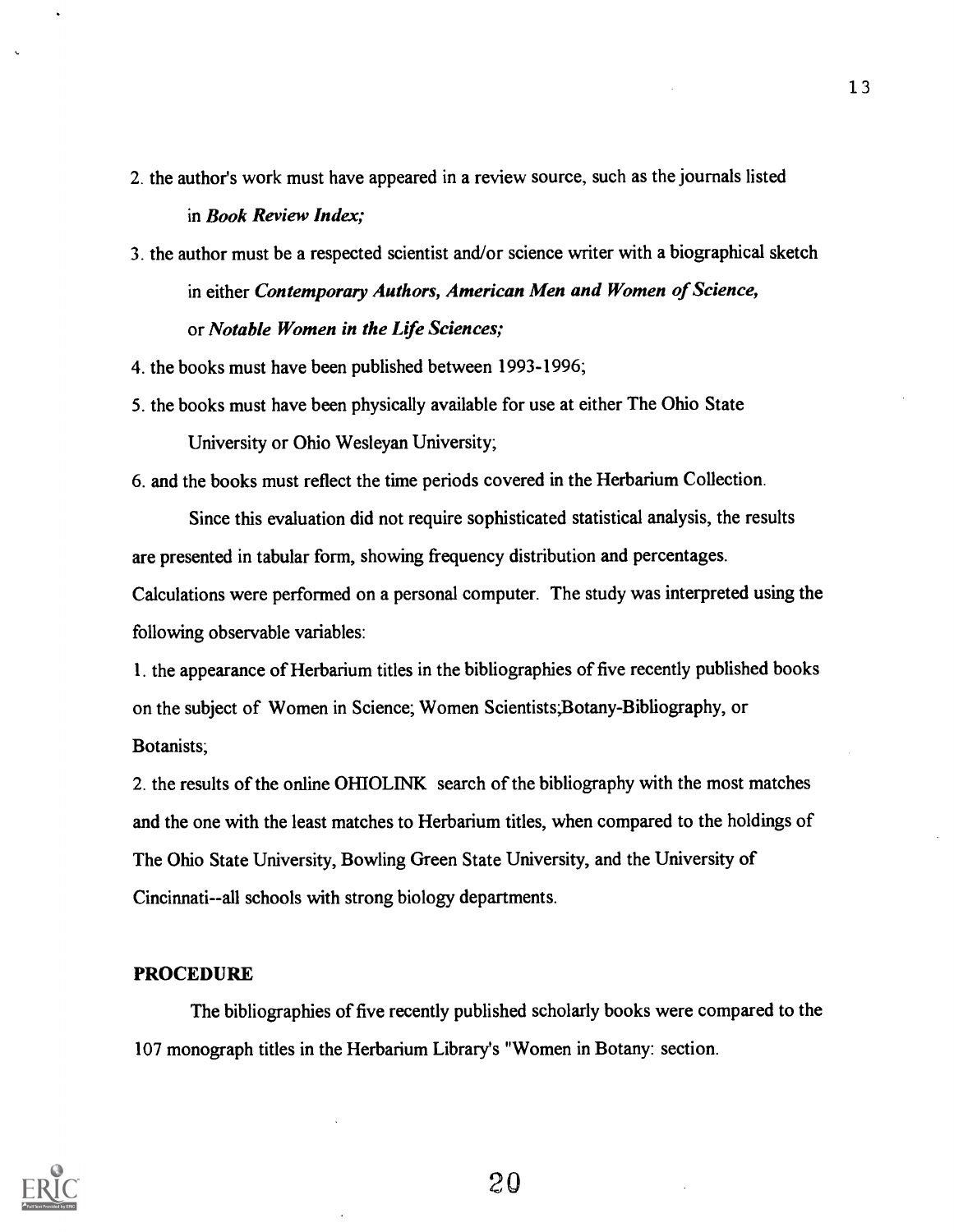The five books chosen were:

- 1. Jasanoff, Sheila. Handbook of Science and Technology. 1995.
- 2. Keller, Evelyn Fox. Feminism and Science. 1996.
- 3. Rose, Hilary. Love, Power and Knowledge. 1994.
- 4. Shepherd, Linda Jean. Lifting the Veil: the Feminine Face of Science. 1993.
- 5. Shteir, Ann B. Cultivating Women, Cultivating Science. 1996.

The bibliography containing the most matches in the women's section and the bibliography containing the least matches were then searched online in OHIOLINK to determine the relative standing of the Herbarium Library when compared to the holdings at Ohio State, Bowling Green and the University of Cincinnati. This provided information about the uniqueness of the Herbarium collection, which could then be used to establish an acquisitions policy.

## ANALYSIS OF DATA

This study was conducted to determine the depth of the Herbarium collection on the subject of the history of women in science/botany and also to determine its relative standing in this area to the collections of The Ohio State University, Bowling Green State University, and the University of Cincinnati, via a search online in OHIOLINK.

To determine the depth of the Herbarium's collection of biographical material on the history of women in science/botany, the bibliographies of five books published between 1993-1996 were checked against the Herbarium's 107 titles.

The results are reported in Table I. From this checking, it is clear that these five books could not have been written using the Herbarium's collection , since less than 5% of the items in any of the bibliographies were found in the Herbarium collection. The least number of titles, two (3.3%), were found in Evelyn Fox Keller's Feminism & Science, which is part of the Oxford Readings in Feminism series. The largest numer of titles, eight (1.5%) were found in the British author Ann B. Shteir's Cultivating Women,

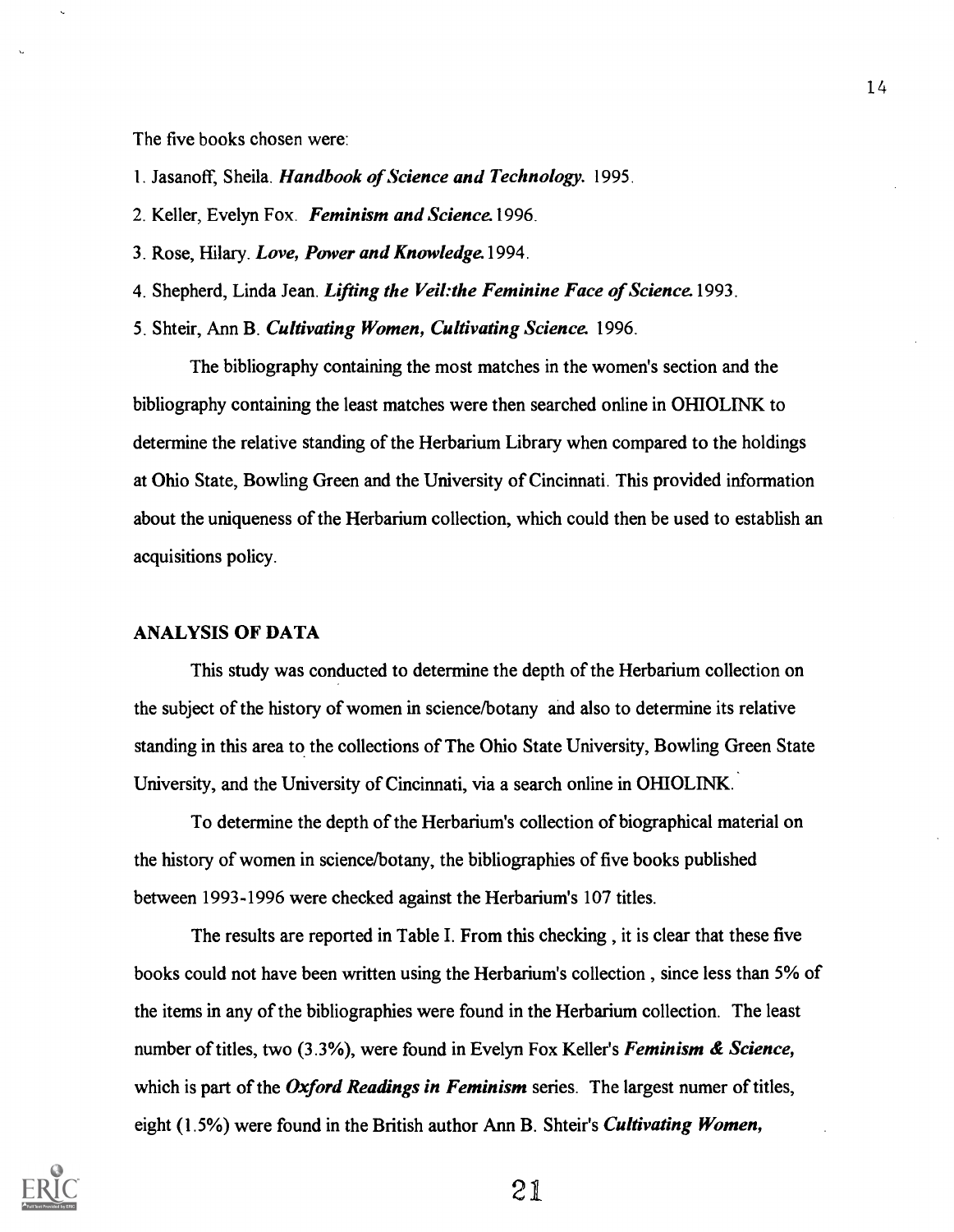Cultivating Science. The low percentages are surprising , since Dr. Rudolph was a nationally known scholar and had compiled the collection in order to write about the history of women in science.

## TABLE I.

## HERBARIUM LIBRARY TITLES ON THE HISTORY OF WOMEN IN SCIENCE/BOTANY IN CURRENT HISTORICAL RESEARCH PUBLICATIONS

| Bibliography    | Number of titles | Number in<br>Herbarium | Percentage in<br>Herbarium |
|-----------------|------------------|------------------------|----------------------------|
| <b>Jasanoff</b> | 2428             | 4(4/2428)              | 0.16                       |
| Keller          | 60               | 2(2/60)                | 3.33                       |
| Rose            | 744              | 7(7/744)               | 0.94                       |
| Shepherd        | 192              | 3(3/192)               | 1.56                       |
| <b>Shteir</b>   | 513              | 8(8/513)               | 1.55                       |

To determine the Herbarium's relative strength to the collections at Bowling Green State University (BGSU), The Ohio State University (OSU), and the University of Cincinnati (UC), the bibliography with the least matching titles (Keller) and the one with the most matches (Shteir) were searched online in OHIOLINK. The results are presented in Table H.

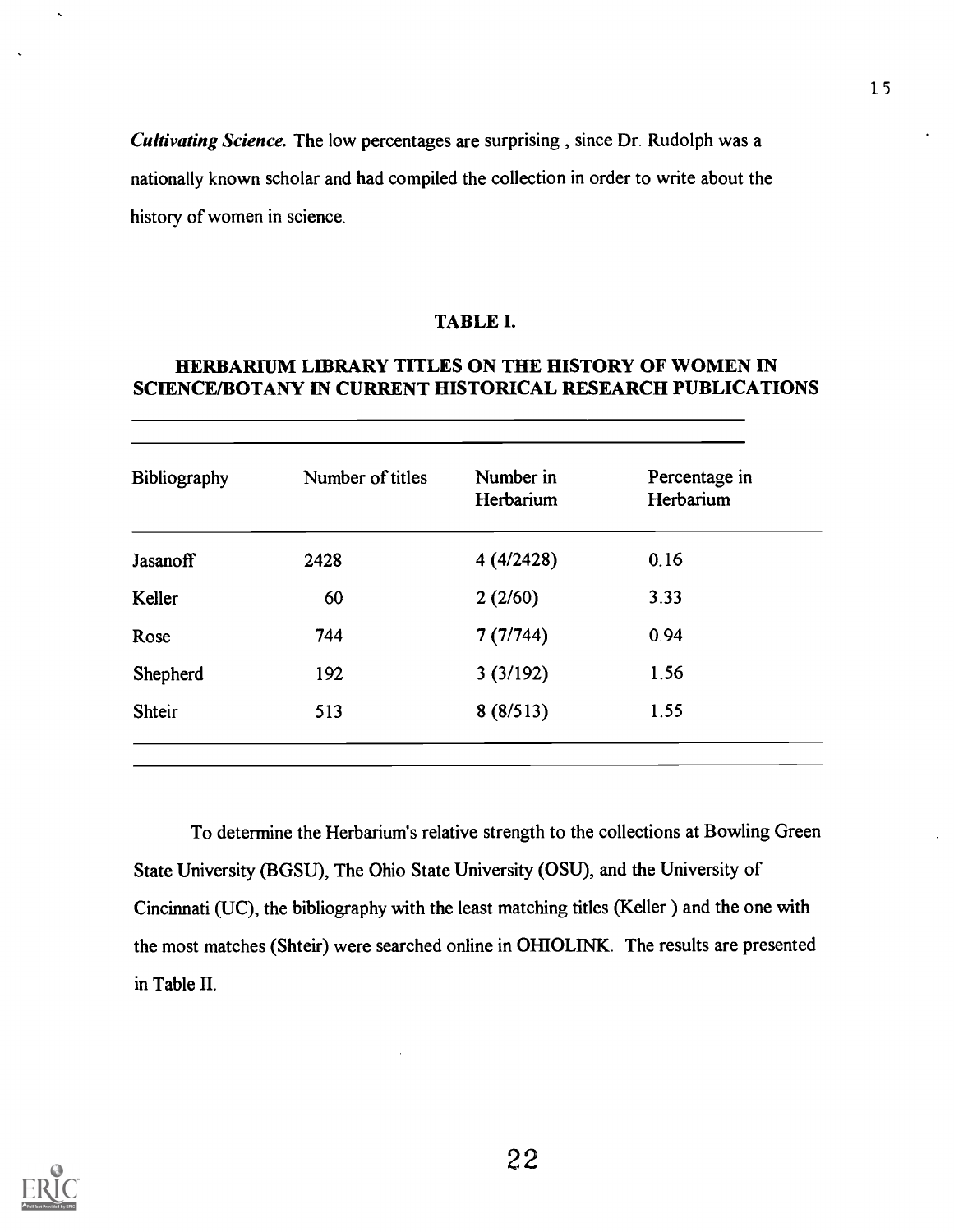## TABLE II

## PERCENTAGE OF BOOKS ON THE HISTORY OF WOMEN IN SCIENCE/BOTANY IN THE HERBARIUM AND THREE OHIOLINK LIBRARIES.

| Percentages   |                            |                   |                                          |                    |                   |
|---------------|----------------------------|-------------------|------------------------------------------|--------------------|-------------------|
|               | Number of<br><b>Titles</b> | Herbarium<br>$\%$ | <b>BGSU</b><br>$\frac{0}{0}$             | <b>OSU</b><br>$\%$ | <b>UC</b><br>$\%$ |
| Keller        | $\sim$<br>60               | $(2/60)$ 3.3      | $(46/60)$ 76                             | $(47/60)$ 78       | $(43/60)$ 71      |
| <b>Shteir</b> | 513                        | $(8/513)$ 1.5     | $(126/513) 25 (189/513) 37 (217/513) 42$ |                    |                   |

The Herbarium Library is very weak compared to any of the other three OHIOLINK libraries. The closest to it is Bowling Green in the Shteir bibliography, but 25% is still much larger than the Herbarium's highest percentage of 3.3%. In terms of relative standing at the four libraries, then, the Herbarium is a very weak fourth.

The bibliography with the least Herbarium titles (Keller) is part of the Oxford Readings in Feminism and is composed of seventeen articles which reflect feminist contributions to current scientific thought. The bibliography with the most matching Herbarium titles, (Shteir), although written from a British point of view, is very useful to historians since it is divided into primary and secondary sources. Although the Herbarium's women's collection is composed of secondary sources, Shteir's primary listings can provide an insight as to why Dr. Rudolph may have chosen a particular woman to study.



23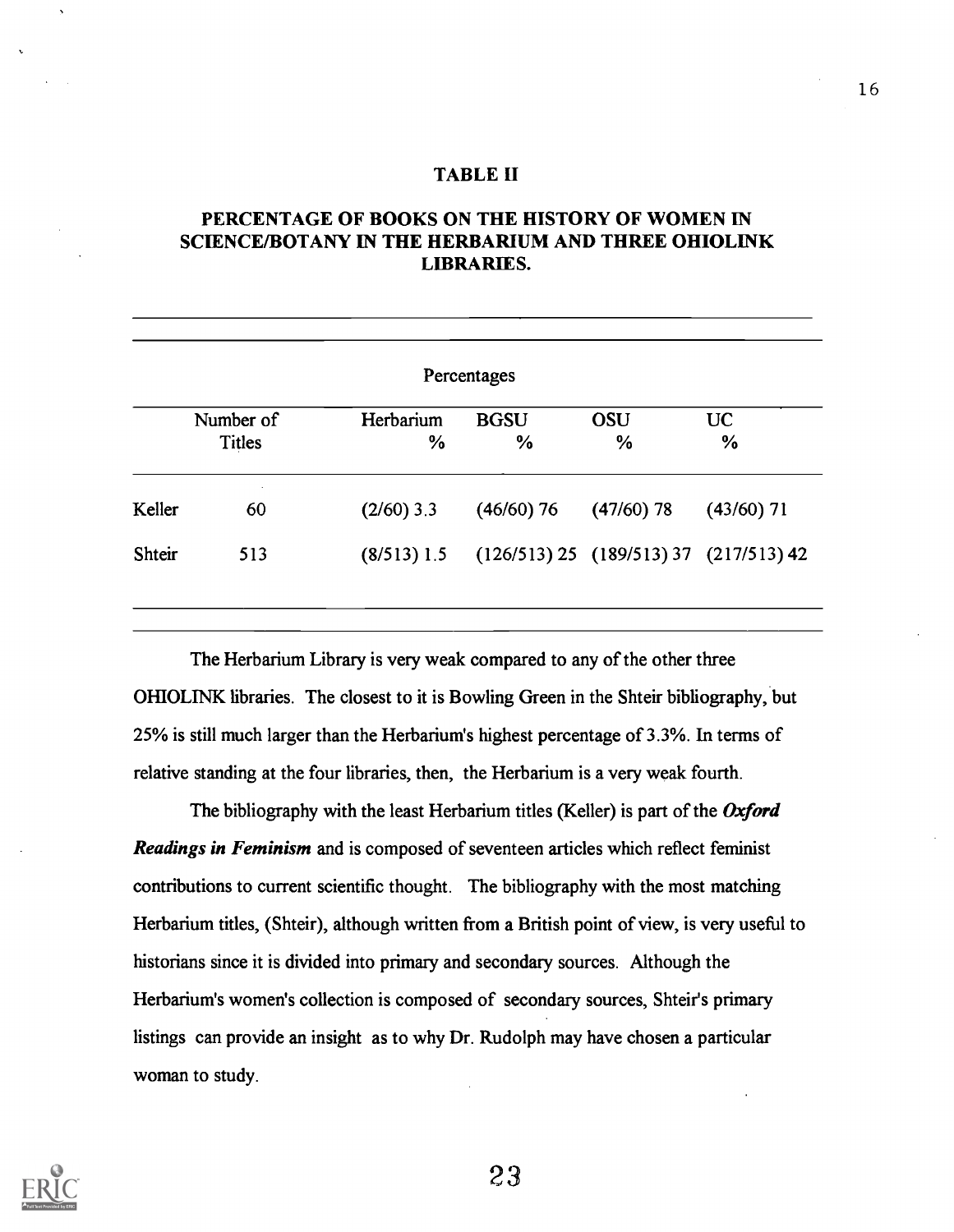Future research might be conducted, using Shteir's primary entries as a valuable tool to evaluate the Rare Books room in the Herbarium Library, since Dr. Rudolph collected the original works of several prominent women botanists, both American and European, such as Almira Hart Lincoln Phelps, and Jane Loudon.

Although only thirteen Herbarium titles were found, the distribution among the five bibliographies is interesting, with the feminist theory authors in the majority. This distribution is presented in Table III. (The list of titles is in Appendix A).

## TABLE III.

## HERBARIUM AUTHORS FOUND IN THE FIVE TEST BIBLIOGRAPHIES.

| <b>BIBLIOGRAPHIES</b> |               |             |                 |               |
|-----------------------|---------------|-------------|-----------------|---------------|
| <b>JASANOFF</b>       | <b>KELLER</b> | <b>ROSE</b> | <b>SHEPHERD</b> | <b>SHTEIR</b> |
|                       |               |             |                 | Abir          |
|                       |               | Alic        |                 | Alic          |
|                       |               |             |                 | <b>Bonta</b>  |
| Cole                  |               |             |                 |               |
|                       |               |             |                 | Gifford       |
|                       |               |             |                 | Howe          |
| Keller                | Keller        | Keller      | Keller          | Keller        |
| Merchant              | Merchant      | Merchant    | Merchant        |               |
|                       |               | Mozans      |                 |               |
|                       |               |             |                 | Norwood       |
| Rossiter              |               | Rossiter    |                 | Rossiter      |
|                       |               |             | Sicherman       |               |
|                       |               | Siegel      |                 |               |

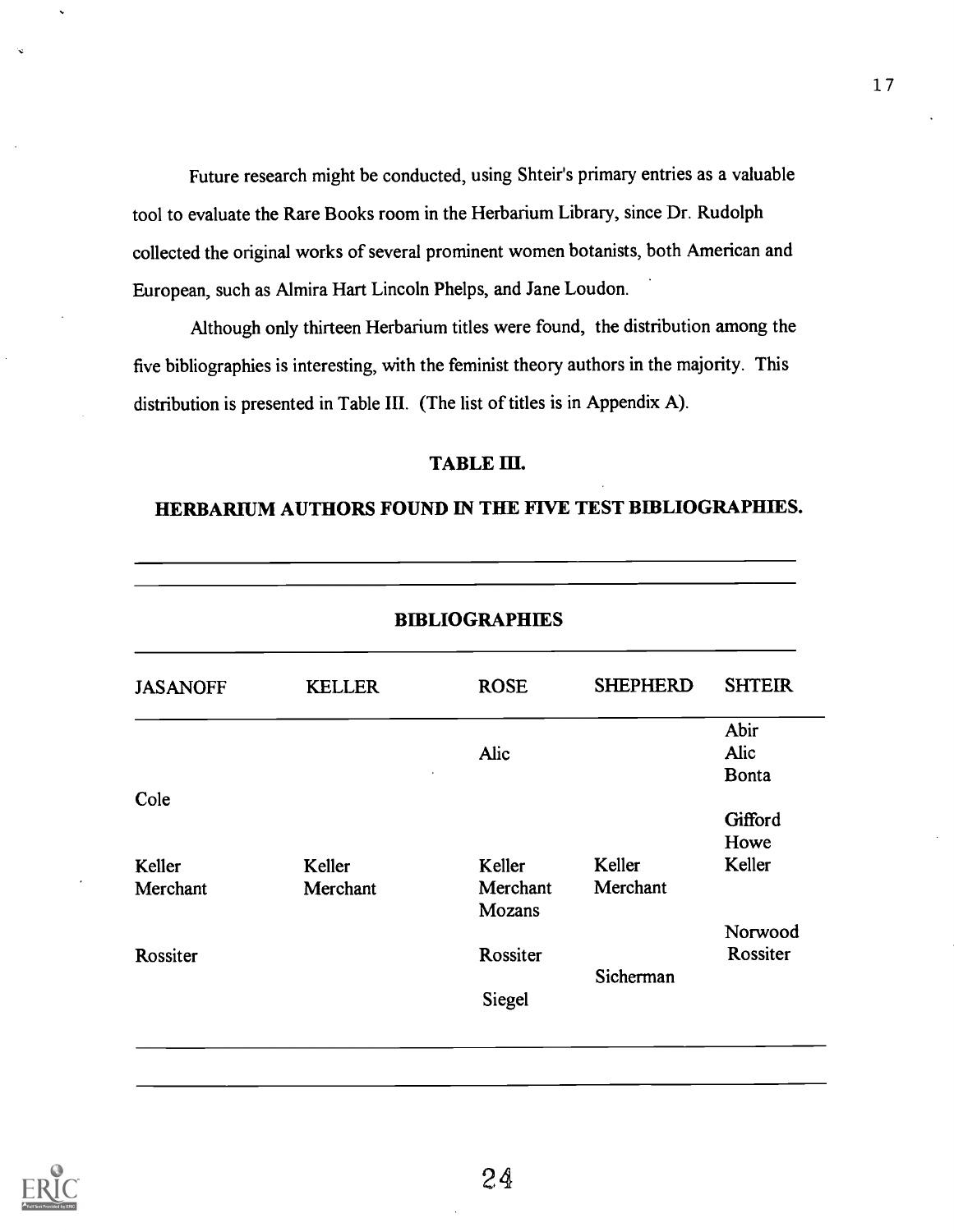### **CONCLUSION**

With such a low rate of titles found, less than 5% of any of the five test bibliographies, the Herbarium Library could not have supported the historical research of the five books published between 1993-1996. The Herbarium Library is also very weak in relative standing to the collections of The Ohio State University, Bowling Green State University, and the University of Cincinnati.

However, in research, what isn't found may be as important as what is found. Therefore, further research is indicated , because ninety-four Herbarium titles were not found in any of the bibliographies. Was this due to lack of relevance or just the fact that no one is aware that they exist? A follow-up search of all 107 Herbarium titles on OHIOLINK revealed the following statistics: Bowling Green owned 34/107 (31.7%), OSU owned 50/107 (46.7%), and UC owned 50/107 (46.7%) with only thirteen not listed at any OHIOLINK institution. A search of all 107 Herbarium titles in the OCLC database would give an indication of what is available outside OHIOLINK and might explain whether or not they are unique to Ohio institutions.

Since almost 50% of the Herbarium titles are already listed in OHIOLINK, it would seem prudent to let the The Ohio State University Libraries add to their collection in women's studies and use the limited Herbarium funds for another, more frequently used subject area.

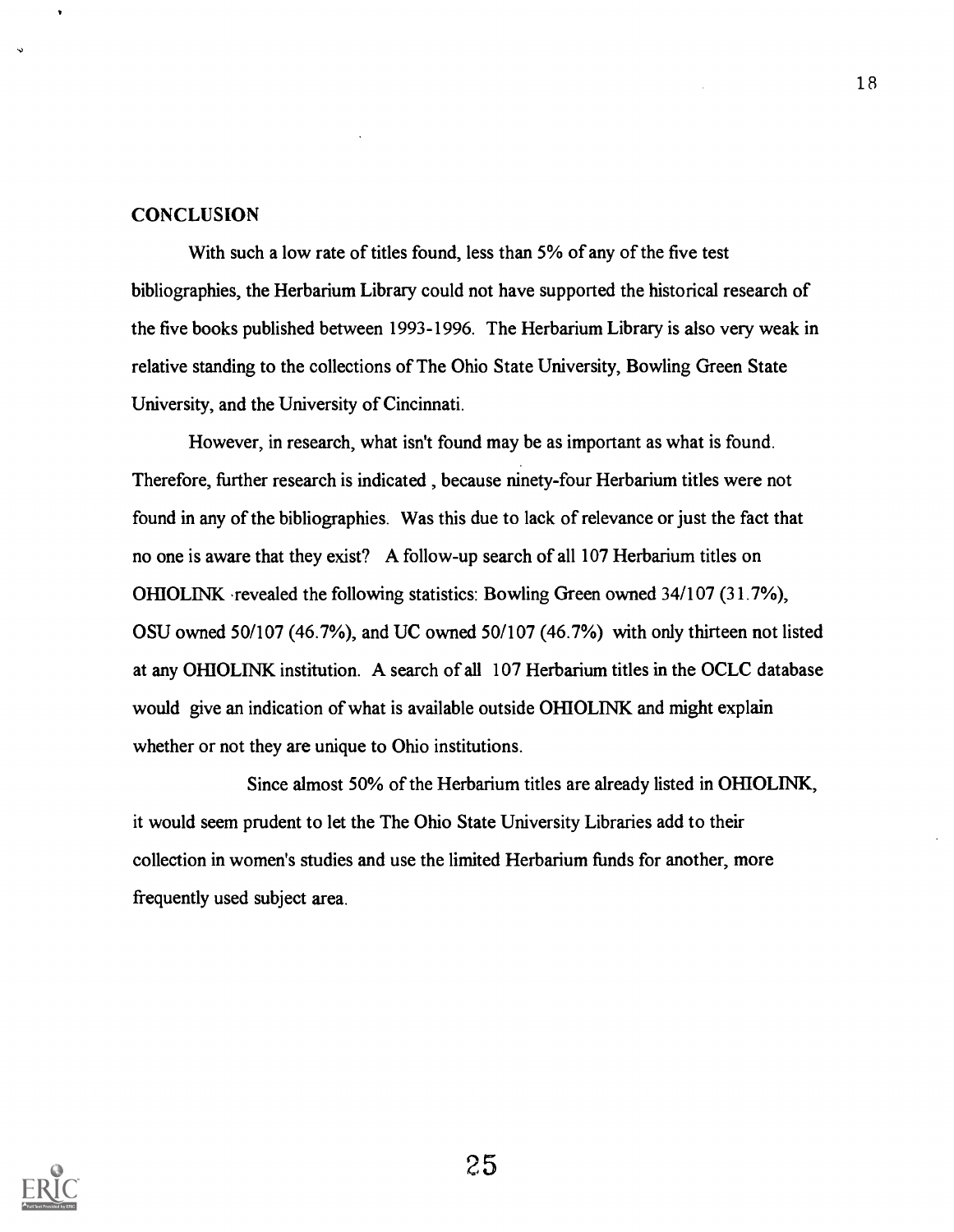### **REFERENCES**

- Baker, Sharon L. and F. Wilfred Lancaster. 1991. The measurement and evaluation of library services. Arlington: Information Resources Press, 39,45,46-7.
- Coale, Robert Peerling. 1965. Evaluation of a research library collection:Latin-American colonial history at the Newberry. The Library Quarterly, 35:173-175.
- Dedication Brochure. Emanuel and Ann W. Rudolph Memorial Library Room of the OSU Herbarium Library. 21 May 1993.

Hall, Blaine H. 1985. Collection assessment manual for college and University Phoenix:Oryx Press,14,34.

- Jasanoff, Sheila et al. 1995. Handbook of science and technology studies. Thousand Oaks: Sage Publications.
- Kelland, J. L. 1985. An evaluation of the vertebrate zoology collection at the R.M. Cooper Library, Clemson University. Collection Management, 7:33-36.
- Keller, Evelyn Fox and Helen E. Longino. ed. 1996. Feminism and Science. Oxford:Oxford University Press.
- Lancaster, F. W. 1993. If you want to evaluate your library... Champaign: University of Illinois, 31.
- **The OAS Newsletter.** 1992. Memorial for Emanuel D. Rudolph. A supplement to The Ohio Journal of Science. December 1992, 164H.
- Popovich, C. J. 1978. The characteristics of a collection for research in business/ management. College and Research Libraries, 39:111.
- Porta, M. A. and F. W. Lancaster. 1988. Evaluation of a scholarly collection in a specific subject area by bibliographic checking. Libri, 38:133-137.
- Rose, Hilary. 1994. Love, power, and knowledge. Bloomington: Indiana University.
- Shepherd, Linda Jean, Ph.D. 1993. Lifting the veil: the feminine face of science. Boston: Shambhala.
- Shteir, Ann B. 1996. Cultivating women, cultivating science. Baltimore: Johns Hopkins University.
- Stelk, Roger Edward and F. Wilfrid Lancaster. 1990b. The use of textbooks in evaluating the collection of an undergraduate library. Library acquisitions:Practice and Theory, 14:191,193.
- Stuckey, Ronald L. 1995. Dedicated to the memory of Ann Herrick (Waterman)Rudolph(1934-1991) and Emanuel David "Rudy" Rudolph(1927- 1992). The Michigan Botanist, 34:16.
- Stuckey, Ronald L. 1994. Emanuel David Rudolph(1927-1992):polar lichenologist and historian of botany. The Bryologist, 97:439,441,444.



\*\*\*\*\*\*\*\*\*\*\*\*\*\*\*\*\*\*\*\*\*\*\*\*\*\*\*\*\*\*\*\*\*\*\*\*\*\*\*\*\*\*\*\*\*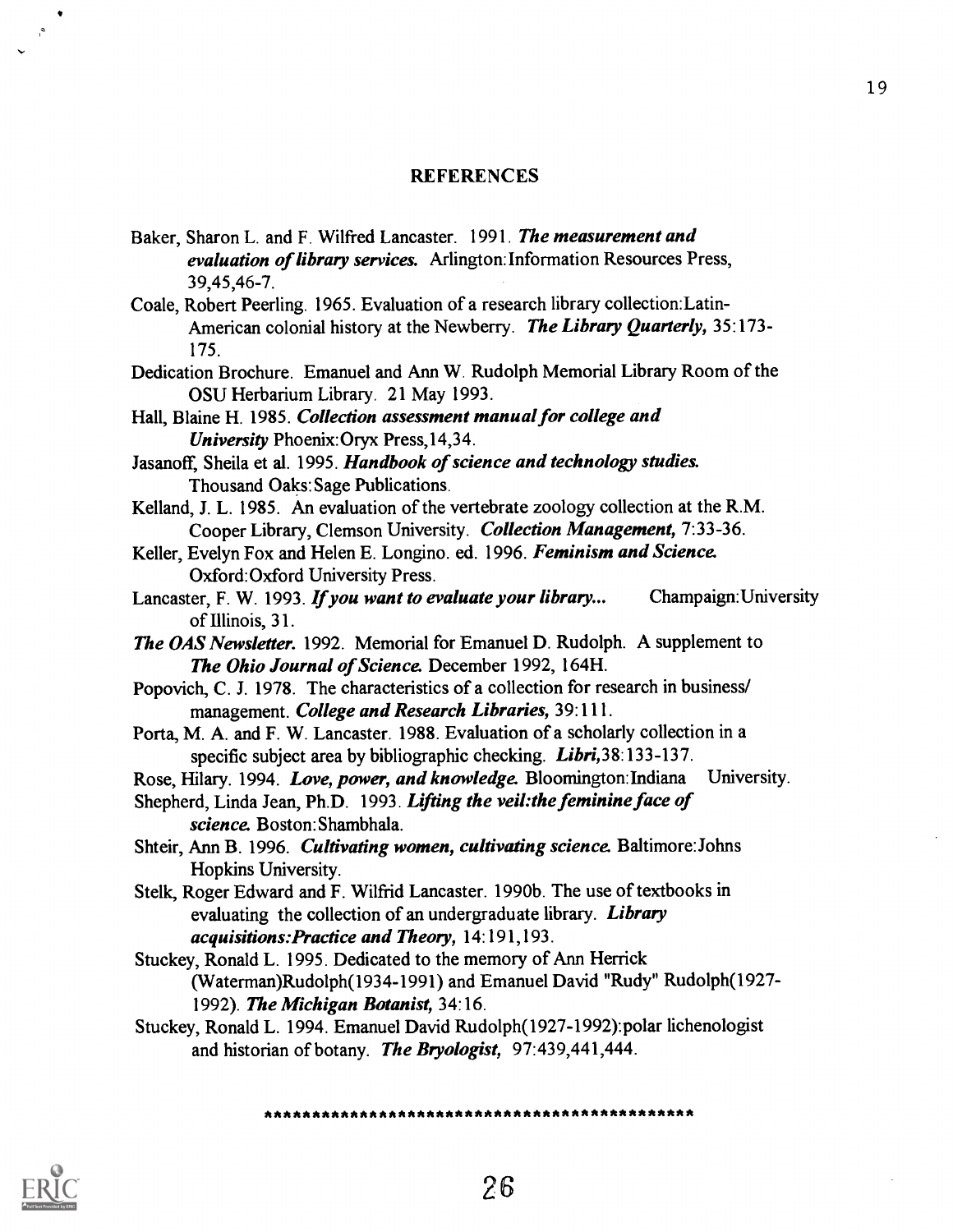#### APPENDIX A

## HERBARIUM TITLES FOUND IN THE FIVE TEST BIBLIOGRAPHIES

- Abir-AM, Pnina and Dorinda Outram, editors. 1987. Uneasy Careersand Intimate Lives: Women in Science, 1789-1979. New Brunswick: Rutgers University.
- Alic, Margaret. 1986. Hypatia's Heritage:a History of Women in Science from Antiquity through the Nineteenth Century. Boston: Beacon Press.
- Bonta, Marcia Myers. 1991. Women in the Field:America's Pioneering Women Naturalists. College Station, Texas:Texas A & M University.
- Cole, Jonathan R. 1987. Fair Science: Women in the Scientific Community. New York:Columbia University Press.
- Gifford, Isabella. [1848?]. The Marine Botanist: an Introduction to the Study of Algology. London:Darton and Co.
- Howe, Bea. 1961. Lady with Green Fingers: the Life of Jane Loudon. London:Country Life Limited.
- Keller, Evelyn Fox. 1983. A Feeling for the Organism: the Life and Work of Barbara McClintock. San Francisco:W.H. Freeman & Co.
- Merchant, Carolyn. 1980. The Death of Nature: Women, Ecology and the Scientific Revolution . San Francisco: Harper & Row.
- Mozans, H. J. 1913. Woman in Science. Cambridge:The MIT Press.
- Norwood, Vera. 1993. Made from this Earth. Chapel Hill:University of North Carolina.
- Rossiter, Margaret W. 1982. Women Scientists in America: Struggles and Strategies to 1940. Baltimore: Johns Hopkins University.
- Sicherman, Barbara and Carol Hurd Green, editors. 1980. Notable American Women: the Modern Period. Cambridge: Belknap Press of Harvard University Press.
- Siegel, Patricia Joan and Kay Thomas Finley. 1985. Women in the Scientific Search: an American Bio-Bibliography, 1724-1979. Metuchen, N.J.: The Scarecrow Press.



 $\mathcal{L}$ 

2?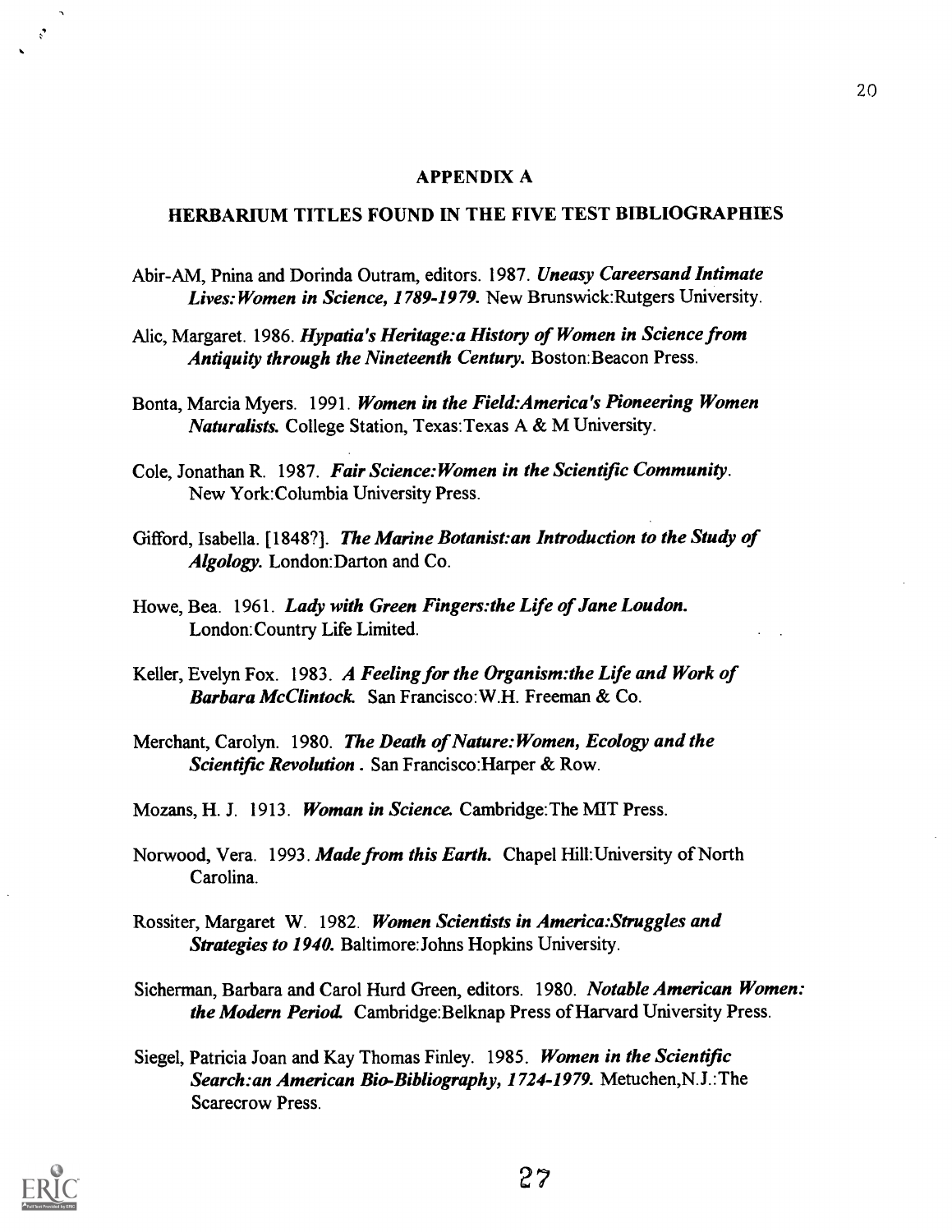#### APPENDIX B

## HERBARIUM TITLES NOT FOUND IN OHIOLINK

- Cook, William. 1987. The WEN, the BOTANY and the MEXICAN HAT:the Adventures of the first Women through the Grand Canyon on the Nevills Expedition. Orangevale, CAL:Callisto Books.
- Dakin, Susanna Bryant. 1954. The Perennial Adventure:a Tribute to Alice Eastwood, 1859-1953. San Francisco:California Academy of Sciences.
- Gehman, Mary and Nancy Ries. 1988. Women and New Orleans: a History. New Orleans:Margaret Media Inc.
- Hayden, Ruth. 1980. Mrs. Delany: her Life and her Flowers. London: British Museum Publications Ltd.
- Horowitz, Helen Lefkowitz. 1984. Alma Mater: Design and Experience in the Women's Colleges fomr their Nineteenth Century beginnings to the 1930's. Boston:Beacon Press.
- Johnson, Louisa. 1856. Every Lady Her Own Flower Gardener. N.Y.:C.M. Saxton & Co.
- Miller, Ethel Melsheimer, compiler. 1932. Bibliography of Ohio Botany. Columbus,OH:Ohio State University
- Parkman, Mary R. 1917. Heroines of Service. N.Y.: The Century Co.
- Rutz, Miriam Easton, compiler. 1987. Proceedings for Landscapes and Gardens: Women Who Made a Difference. Michigan State University.
- Stern, Madeleine B. 1963. We the Women: Career Firsts of Nineteenth-Century America. N.Y.: Schulte Publishing Co.
- Stuckey, Ronald L., compiler. 1990. E. Lucy Braun: Ohio's Foremost Woman Botanist Columbus:Zip Services.
- Stuckey, Ronald L., compiler/ed. 1988. Happy 90th Birthday, Clara! Columbus,OH:OSU Biological Survery.
- Thomas, Henry and Dana Lee Thomas. 1942. Living Biographies of Famous Women. Garden City, N.Y.: Blue Ribbon Books.